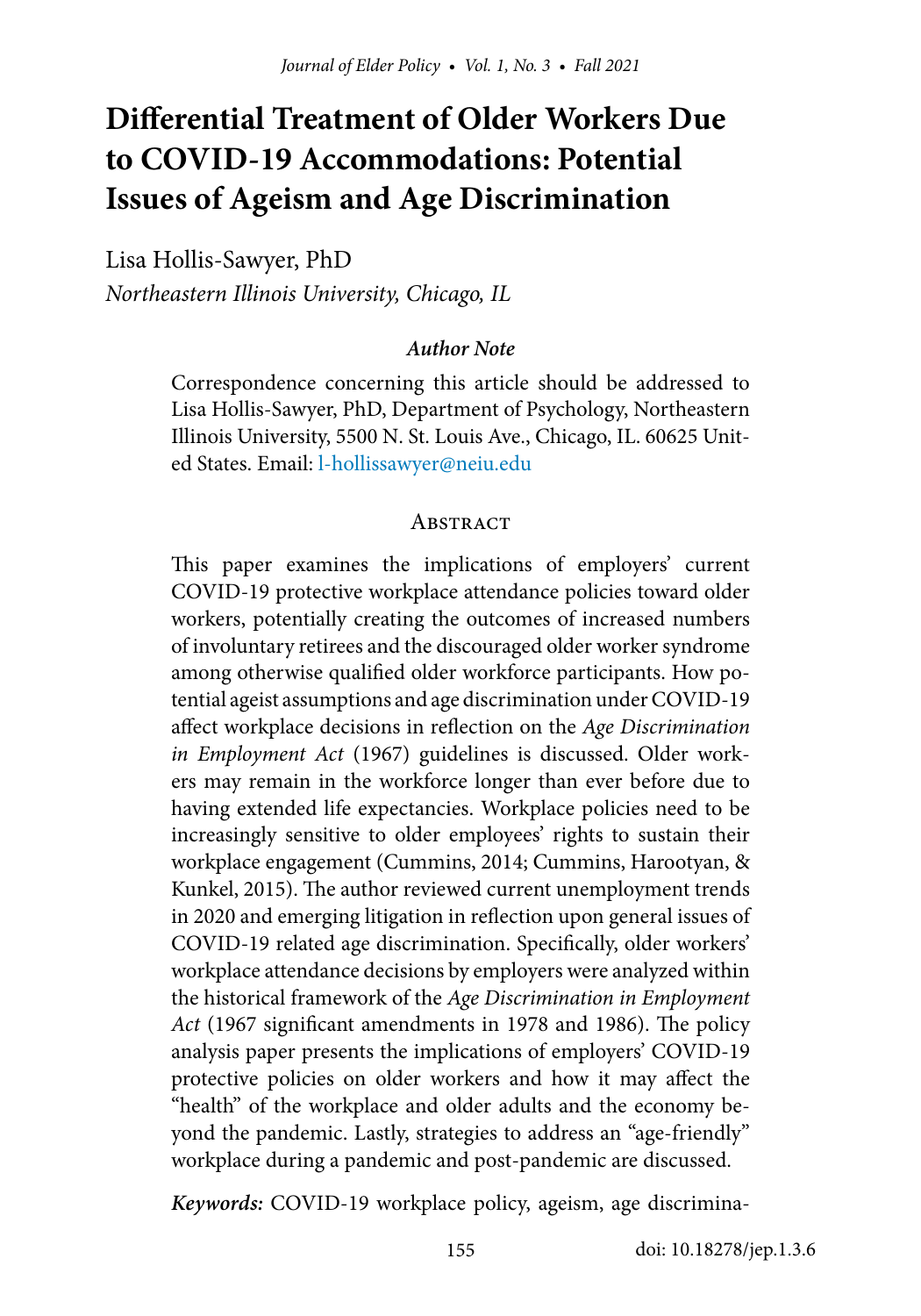tion, Age Discrimination in Employment Act, discouraged worker

## **Trato diferencial de los trabajadores mayores debido a las adaptaciones de COVID-19: Posibles problemas de discriminación por edad y discriminación por edad**

### **RESUMEN**

Este documento examina las implicaciones de las políticas de asistencia laboral de protección COVID-19 actuales de los empleadores hacia los trabajadores mayores, lo que podría generar los resultados de un mayor número de jubilados involuntarios y el síndrome del trabajador mayor desanimado entre los participantes mayores de la fuerza laboral calificados. Se discute cómo los supuestos potenciales de discriminación por edad y la discriminación por edad bajo COVID-19 afectan las decisiones en el lugar de trabajo en la reflexión sobre las pautas de la Ley de Discriminación por Edad en el Empleo (1967). Los trabajadores mayores pueden permanecer en la fuerza laboral más tiempo que nunca debido a que tienen una mayor esperanza de vida. Las políticas del lugar de trabajo deben ser cada vez más sensibles a los derechos de los empleados mayores de mantener su compromiso en el lugar de trabajo (Cummins, 2014; Cummins, Harootyan y Kunkel, 2015). El autor revisó las tendencias actuales del desempleo en 2020 y los litigios emergentes en una reflexión sobre los problemas generales de la discriminación por edad relacionada con COVID-19. Específicamente, las decisiones de los empleadores sobre la asistencia al lugar de trabajo de los trabajadores mayores se analizaron dentro del marco histórico de la Ley de discriminación por edad en el empleo (1967 enmiendas significativas en 1978 y 1986). El documento de análisis de políticas presenta las implicaciones de las políticas de protección de COVID-19 de los empleadores en los trabajadores mayores y cómo puede afectar la "salud" del lugar de trabajo y los adultos mayores y la economía más allá de la pandemia. Por último, se discuten las estrategias para abordar un lugar de trabajo "amigable para las personas mayores" durante una pandemia y una post-pandemia.

*Palabras clave:* Política laboral COVID-19, discriminación por edad, discriminación por edad, Ley de discriminación por edad en el empleo, trabajador desalentado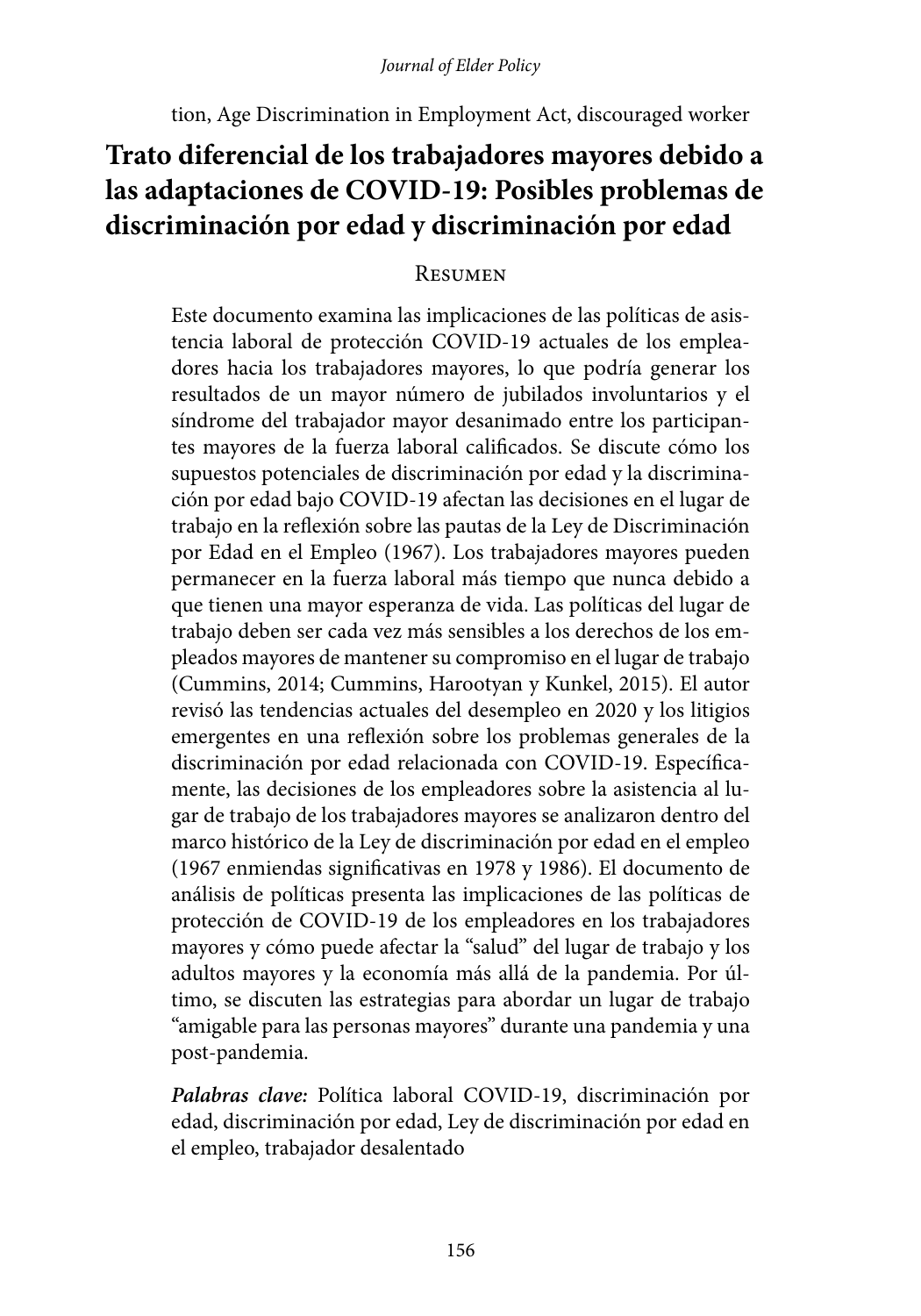## 老年员工因2019冠状病毒病适应措施而面临的 差别对待:年龄主义和年龄歧视的潜在问题

#### 摘要

本文分析了雇主当前的2019冠状病毒病 (COVID-19) 保护性 职场出勤政策对老年员工产生的意义,这些政策潜在产生的 结果则是,非自愿退休员工数量的增加和合格老年劳动力面 临的老年员工综合征。在反思1967年《禁止就业年龄歧视 法》指南的过程中探讨了COVID-19情境下潜在的年龄主义假 设和年龄歧视如何影响职场决策。鉴于寿命预期时间的延 长,老年人可能比以往任何时刻都能更长的保留在劳动力市 场中。职场政策需越来越对老年员工的权利保持敏感,以期 维持其职场参与(Cummins, 2014; Cummins, Harootyan, & Kunkel, 2015)。作者审视了2020年的失业趋势和新兴 诉讼,后者反映了与COVID-19相关的年龄歧视的一般性问 题。具体而言,在1967年《禁止就业年龄歧视法》(1978和 1986年增添了重大修正案)这一历史框架下分析了雇主针对 老年员工的职场出勤决策。本篇政策分析提出了雇主针对老 年员工的COVID-19保护性政策的意义,以及这些政策可能如 何影响超出大流行之外的职场"健康"、老年人以及经济。 最后,探讨了大流行期间和大流行后期用于应对"老年友好 型"职场的策略。

关键词:COVID-19职场政策,年龄主义,年龄歧视,《禁止 就业年龄歧视法》,灰心的员工

### **Introduction**

The recent pandemic has had a significant impact on older workers<br>and their quality of life in many<br>wavs (Centers for Disease Control and nificant impact on older workers and their quality of life in many ways (Centers for Disease Control and Prevention, 2020; Kanfer, Lyndgaard, & Tatel, 2020). Many older workers have encountered age discrimination issues during the pandemic despite the ADEA legislation's coverage (Button, 2020). There is a valid concern that COVID-19

policies at the state and local levels discriminate against vulnerable worker groups in the form of racism and other biases (Hooper, Nápoles, & Pérez-Stable, 2020). Under COVID-19, employers may choose or retain younger workers over older qualified workers based upon ageist assumptions of both vulnerabilities (e.g., health) and job-related capabilities (Ventrell-Monsees, 2020). It is essential to examine the public policy issues impacting economically vul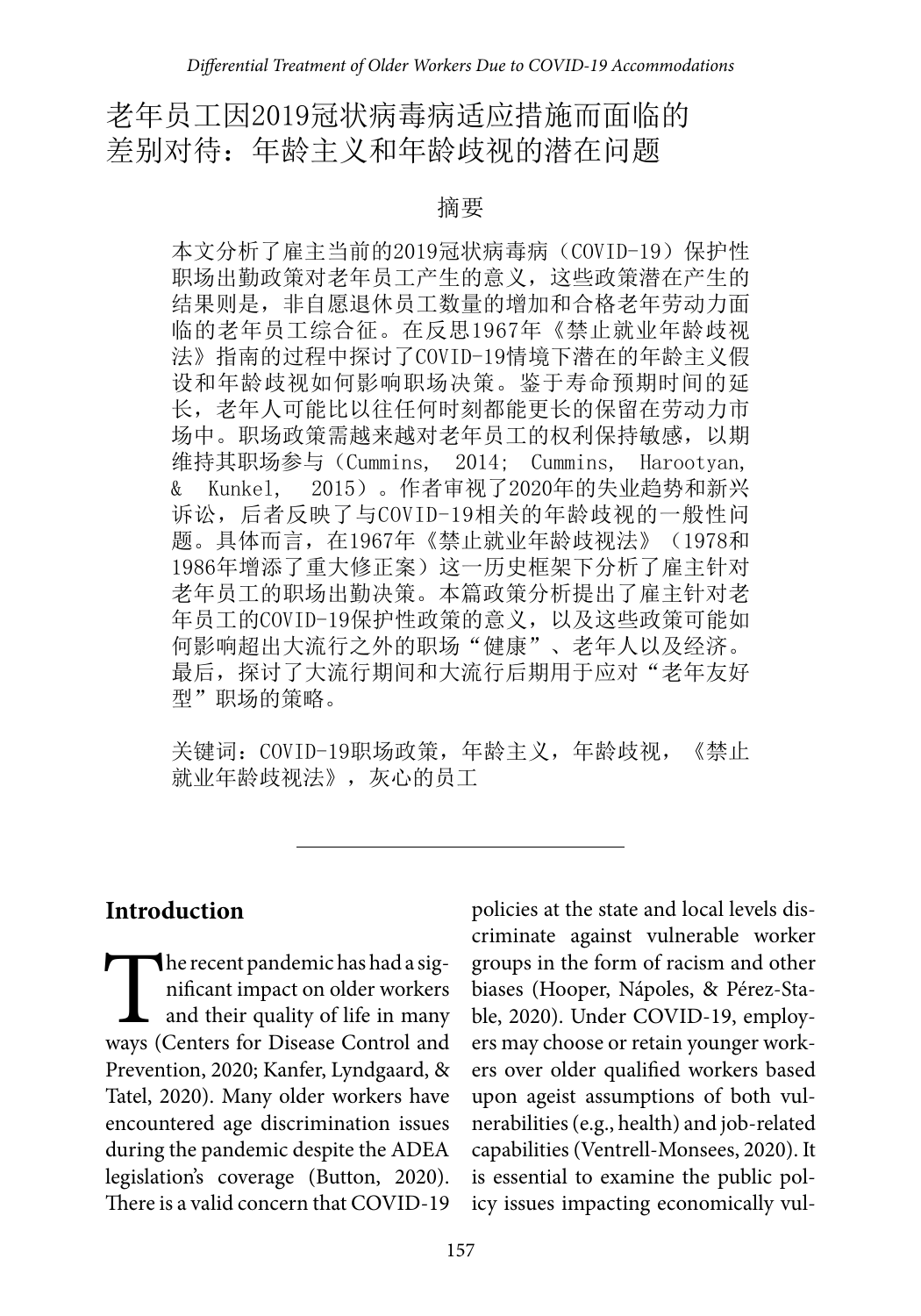nerable workers, such as older workers who typically do not fare well during a recession (Bui, Button, & Picciotti, 2020; Kaminer, 2020). This paper aims to examine general issues of COVID-19 related age discrimination in workplace attendance by reviewing employment data trends in 2020 for older workers.

Relevant employment legislation is applied to public policy (*Age Discrimination in Employment Act* (Age Discrimination in Employment Act of 1967 (ADEA), 29 U.S.C. § 621 to 29 U.S.C. § 634) with significant amendments in 1978 and 1986. Emerging legal cases exposing employers' recent trends in responding to older workers and the associated Discouraged Worker Syndrome during COVID-19 are discussed. The paper will conclude with strategies to create a shifting paradigm of a workplace policy that avoids ageist and potentially discriminatory "paternalistic" employer responses toward qualified older workers during a pandemic and beyond.

Why do we expect an interaction between COVID-19 and differential treatment for older workers? Recent employment trends in 2020 due to the pandemic show a different negative impact on older workers (Terrell, 2020). According to Terrell in an AARP article, "During the first six months of the COVID-19 pandemic, workers age 55 and older were 17 percent more likely to lose their jobs than employees who were just a few years younger." For the first time in 50 years, workers aged 55 and older have lost their jobs faster than younger workers (Terrell, 2020). A

recent study report concluded that the pandemic's impact had created a recession, unlike in recent decades (Papadopoulos et al., 2020). Its impact is believed to be forcing early involuntary retirement for many qualified older workers (Munnell, 2020). There is the need to reduce barriers to employment for qualified older adults who could meaningfully contribute to the workplace and the broader society (Duncan, 2003; Moench, March 15, 2020; Stypińska & Nikander, 2018). Further, older workers may be engaged in extended work-family role obligations in supporting multiple generations that further underscore the need to remain in the workforce (Allen & Finklestein, 2014; Beier, 2015).

Is there a linkage between this retirement trend during the pandemic and age discrimination in the workplace? In a recent *Forbes* magazine article, Weller (December 19, 2020) discussed these two factors' possible intersection. Weller suggested that some employers may be discriminatory in their employment decision-making with older workers because of a perceived health vulnerability to COVID-19 for this group, especially if a job involves engaging with the public. Further, older workers may be discriminated against in remote work because of ageist stereotypes regarding older adults and technology skills. Subsequently, older workers may be discouraged from seeking other employment opportunities (Ayalon et al., 2020; Weller, December 19, 2020).

According to Monahan et al. (2020), paternalistic responses in the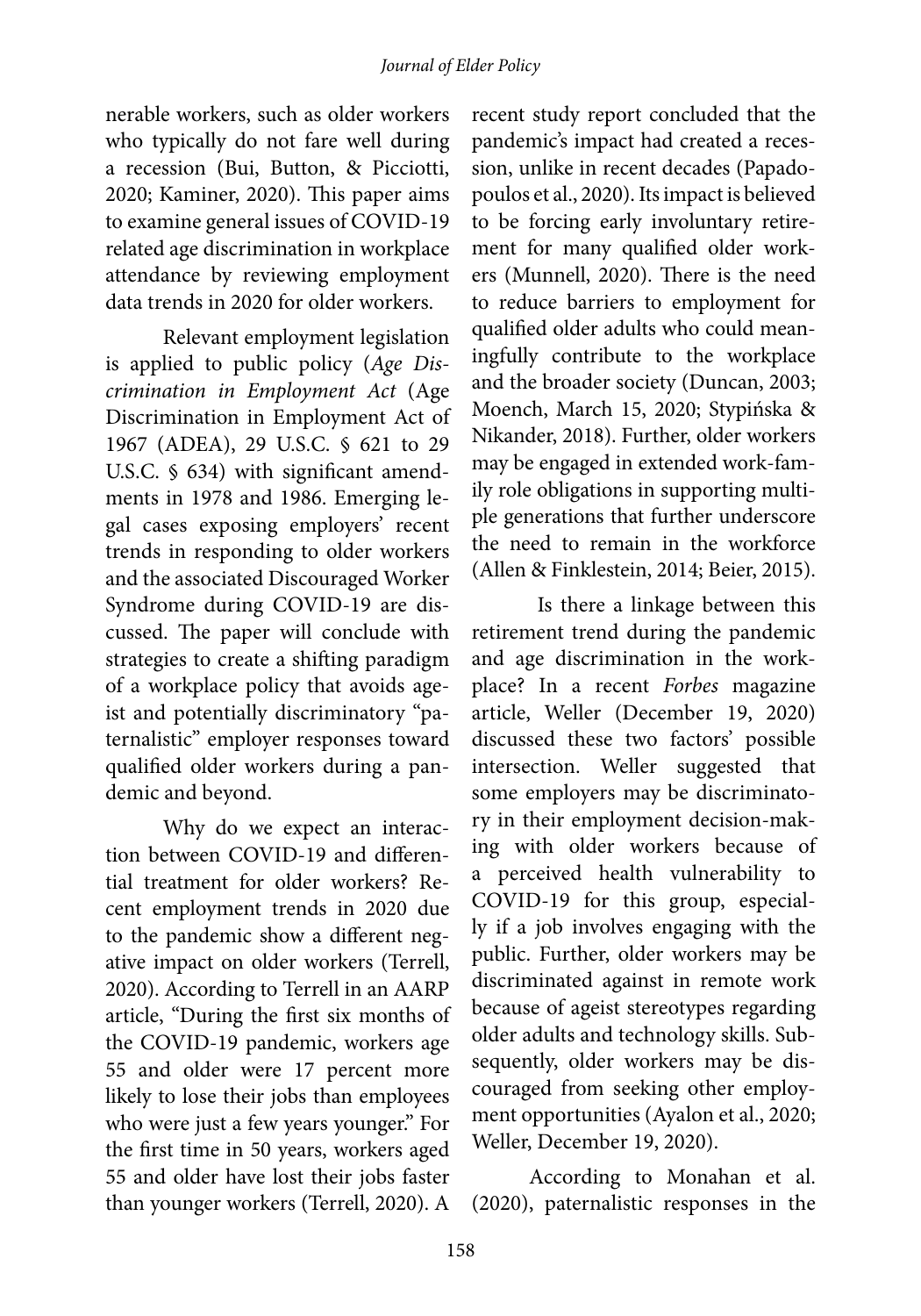workplace toward older workers may have the misguided intention of being "proactive" in nature (i.e., workplace policies to protect older adults from contracting COVID-19). Still, they can inadvertently cause adverse health outcomes (e.g., social isolation) and promote ageist stereotypes. According to the Equal Employment Opportunity Commission (EEOC), differential treatment of older workers is a concern during the current pandemic. In a 2020 EEOC statement (June 11, 2020), "[t] he *Age Discrimination in Employment Act* (ADEA) enacted in 1967 with significant amendments in 1974, 1978 and 1986 prohibits employment discrimination against individuals age 40 and older. The ADEA prohibits a covered employer from voluntarily excluding an individual from the workplace based on being 65 or older. This rule is true even if the employer acted for benevolent reasons such as protecting the employee due to higher risk of severe illness from COVID-19" (Equal Employment Opportunity Commission (EEOC), June 11, 2020). Before proceeding, it is essential to define the terms of "ageism" and "age discrimination."

## *Ageism and Age Discrimination Defined*

The World Health Organization (WHO) defines "ageism" as the differential treatment of individuals or groups due to their age and involves both stereotyping and discrimination. According to WHO, "it can take many forms, including prejudicial attitudes, discriminatory practices, or institutional policies and

practices that perpetuate stereotypical beliefs" (World Health Organization (WHO), November 2, 2020). The U.S. Equal Employment Opportunity Commission (EEOC) defines "age discrimination" as engaging in behaviors that differentially treat an employee or job applicant because of their age group membership. According to the EEOC, "[a]n employment policy or practice that applies to everyone, regardless of age, can be illegal if it hurts applicants or employees age 40 or older and is not based on a 'reasonable factor other than age' (RFOA)" (Equal Employment Opportunity Commission (EEOC), June 21, 2020).

## **Workforce Engagement in 2020 for Older Workers**

titudes toward older work-<br>ers' workplace attendance have<br>older adults and employers in recent ers' workplace attendance have **A**shown positive reactions from older adults and employers in recent years. The percentage of older workers expressing an interest in remaining in the workforce past the traditional retirement age has changed from 18 to 45 percent (Employee Benefit Research Institute, 2019). Also, recently surveyed employers regard older workers as more productive than younger workers (Munnell & Wettstein, 2020).

With these positive attitudes in mind, what has been the impact of COVID-19 on older workers' intended workforce engagement? One index is the unemployment rate of different groups. Unemployment rates have been disproportionately higher for workers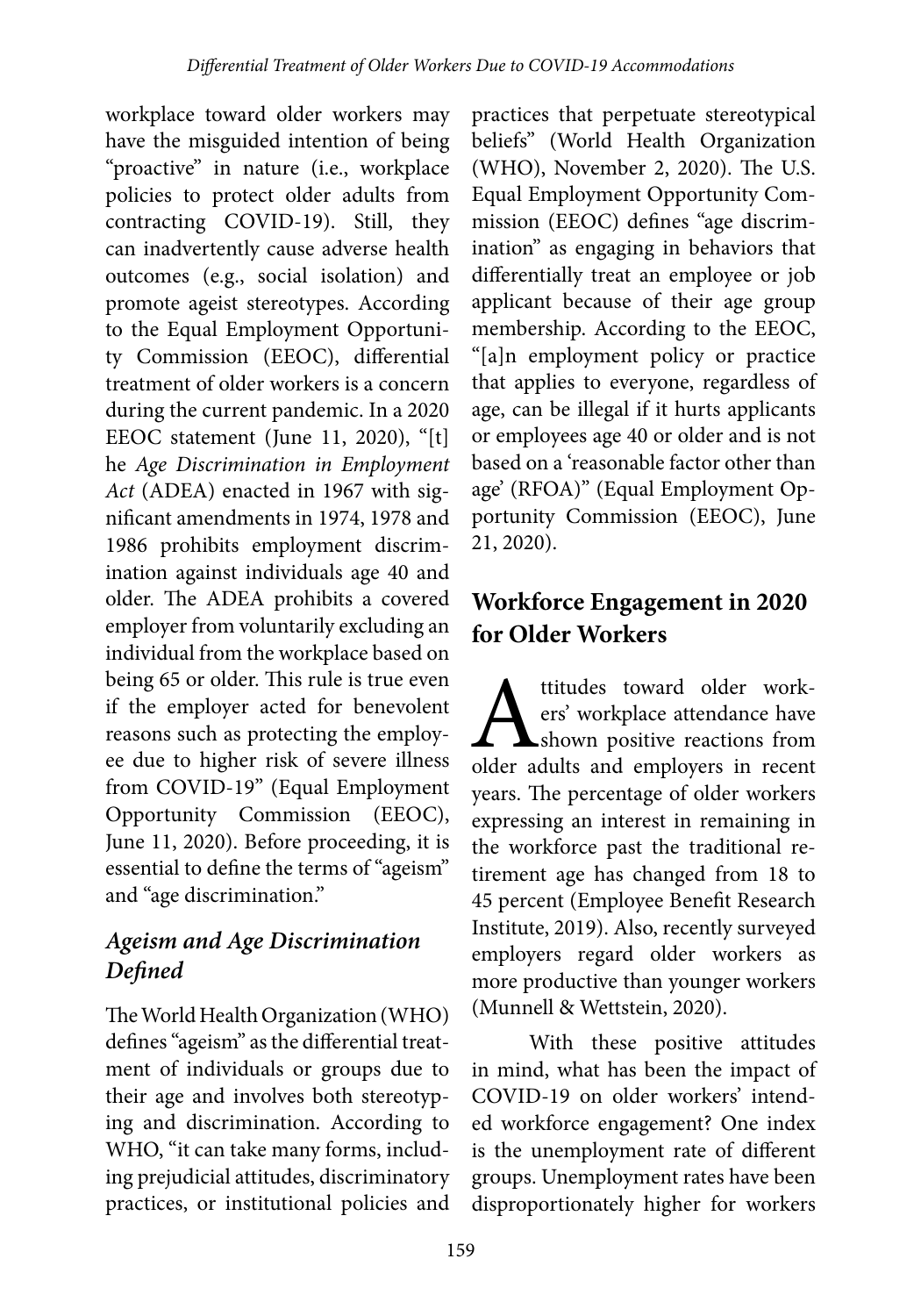ages 65 or older (15.43%) in comparison to younger workers between ages 25 to 44 (12.99%) in April 2020, and women have shown higher unemployment trends across all age groups during the same time (Bui et al., 2020).

### *Employers' Paternalistic Responses toward Older Workers in a Pandemic*

Past research has suggested that employers may have ageist stereotypes affecting their decision-making with older workers (Ng & Feldman, 2012; Nilsson, 2018; Voss, Bodner, & Rothermund, 2018). These possible ageism attitudes and associated discriminatory policies are only exacerbated by pandemic workplace conditions (Aronson, 2020). Meisner (2020) suggested that recent social media messaging during COV-19 has shown increasing evidence of ageist attitudes and intergenerational tensions from younger generations toward older generations, creating issues of undervaluing older adults in society. Ageist stereotypes by employers can have a detrimental effect on older workers' well-being and economic "thriving" (Lamont, Swift, & Abrams, 2015). Public policy's intent of protecting older adults from the detrimental effects of the ongoing pandemic may be causing increased social isolation from social distancing, creating more mental and physical health detriments for aging adults (Morley & Vellas, 2020).

Ehni and Wahl (2020) purport that public policies in response to COVID-19 have revealed severe ageism and age discrimination in society.

In response to these concerns, the authors proposed six statements to combat this trend and restore older adults' fair treatment. First, "older adults are highly heterogeneous [and] their health and functioning are better than negative stereotypes suggest." Second, "age limits for intensive care and other forms of medical care are inappropriate and unethical." Third, "mass deficit views of old age are dangerous to older citizens and societies at large, intergenerational solidarity must be strengthened." Fourth, "resisting the assumption of a paternalistic attitude toward older adults in the crisis is important." Fifth, "the COVID-19 crisis demands fostering the use of modern information and communication technologies among older adults." Finally, "the COVID-19 crisis not only demands the best of virology but also the best of gerontology for policy guidance and understanding the consequences of the crisis at large." An ethical society needs to create and enforce public policies to best support older adults' quality of life (Morrow-Howell, Galucia, & Swinford, 2020). Employers regarding older workers as assets and long-term workers necessitate an attitude shift from disability to workplace health promotion and wellness programs (Magnavita, 2017).

## *Emerging Legal Cases from the Pandemic*

A recent U.S. Senate report indicated that the unemployment rate for older workers aged 55 and older changed from 2.6 percent (February 2020) to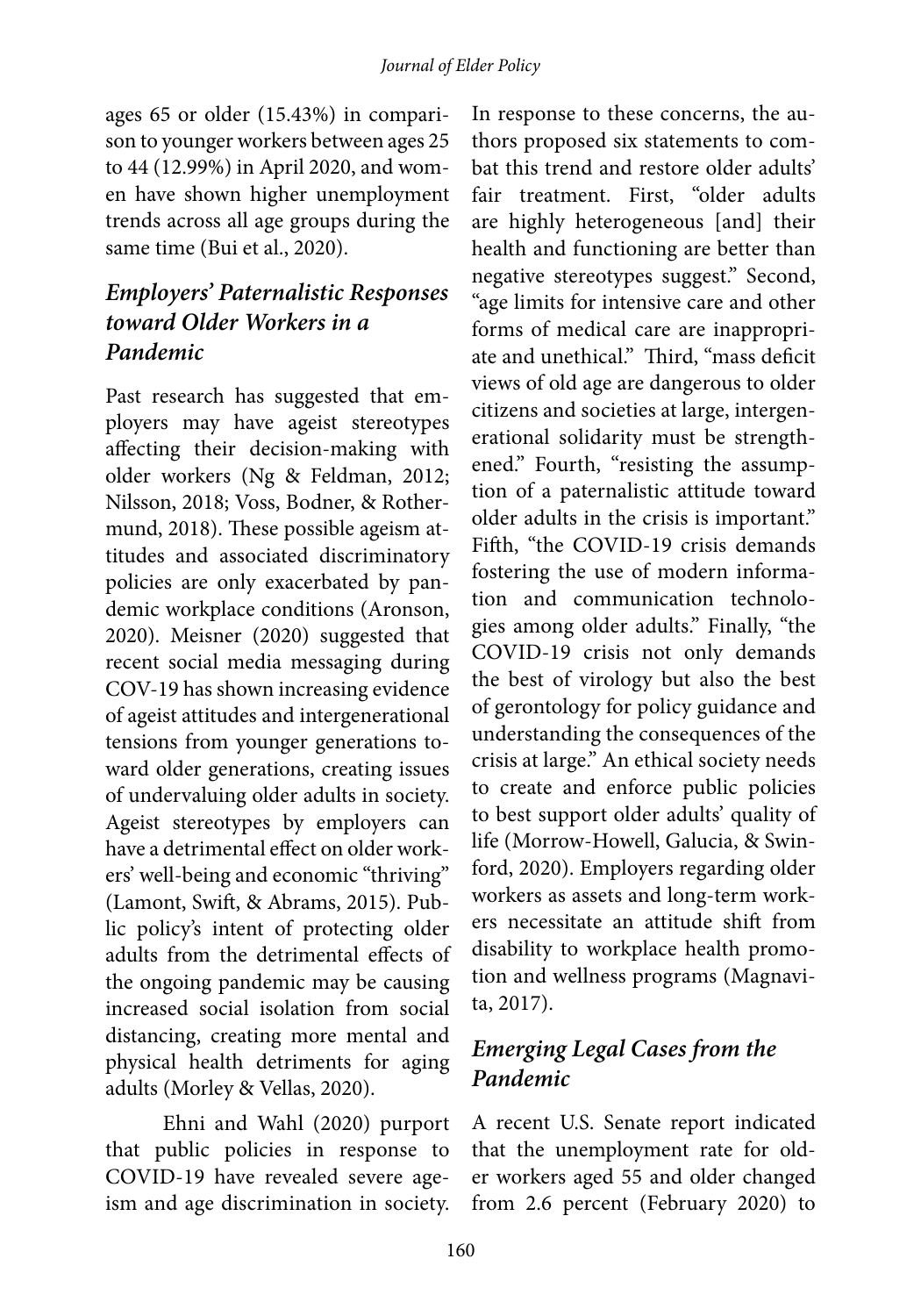13.6 percent (April 2020) (Casey, 2020). This dramatic increase belies the need to understand potential age discrimination in the workplace, causing an increase in cases over recent years (von Schrader & Nazarov, 2016). There is evidence that potential lawsuit cases are emerging in response to older workers' treatment during the pandemic (Agovino, July 18, 2020). Here are the details of an example age discrimination case during the time of COVID-19:

> Mark Kanyuk, 62, sued Shearman & Sterling, saying the law firm needed to cut costs due to COVID-19 and started by laying off one of its oldest employees. Kanyuk alleged his co-workers joked about his age and that the firm fabricated a story about him accepting kickbacks to justify his dismissal. The firm denied the allegations and said he was terminated for cause. (Agovino, July 18, 2020)

According to Agovino, interviewed lawyers purported that there will soon be a rise in paternalistic lawsuits due to the pandemic. The author explained, "[t]hese cases stem from companies violating the law by taking well-meaning actions to protect older workers from contracting the virus. For example, a company may believe that it is helping a 60-year-old by furloughing that worker to keep them from interacting with others who could potentially have the virus. However, that is against the law."

Displaced older jobseekers encountering multiple obstacles may decide to enter early retirement, settle

for a job they are overqualified for, or accept lower pay than they need (Marmora & Ritter, 2015). They may experience low self-efficacy feelings in the job search process, need to rely on their pension for financial survival prematurely, be depressed, feel socially isolated, and overall psychological tension in response to the process (Finnie & Gray, 2018). Workplaces and community outreach programs for older adults need to offer training opportunities in interviewing, job-seeking techniques, and general job training skill updating to make them more viable as job applicants in the workforce and reduce their career vulnerability (Madero-Cabib, 2015; Rix, 1996).

## *Discouraged Worker Syndrome during COVID-19*

Who is a discouraged worker? The U.S. Bureau of Labor Statistics (September 2020a) defines a "discouraged worker" as an unemployed individual who has sought employment during the past 12 months or since the termination of their job within the past 12 months. Further, the discouraged worker has ceased seeking employment because they believe that they are not qualified for available jobs or have no relevant job positions (U.S. Bureau of Labor Statistics, September 2020a). As we live longer than previous generations on average, this will meaningfully extend the proportion of our lives spent in the workforce. The planning of successive careers and remaining competent within our fields/occupations are critical for us to successfully "age-in-place" in the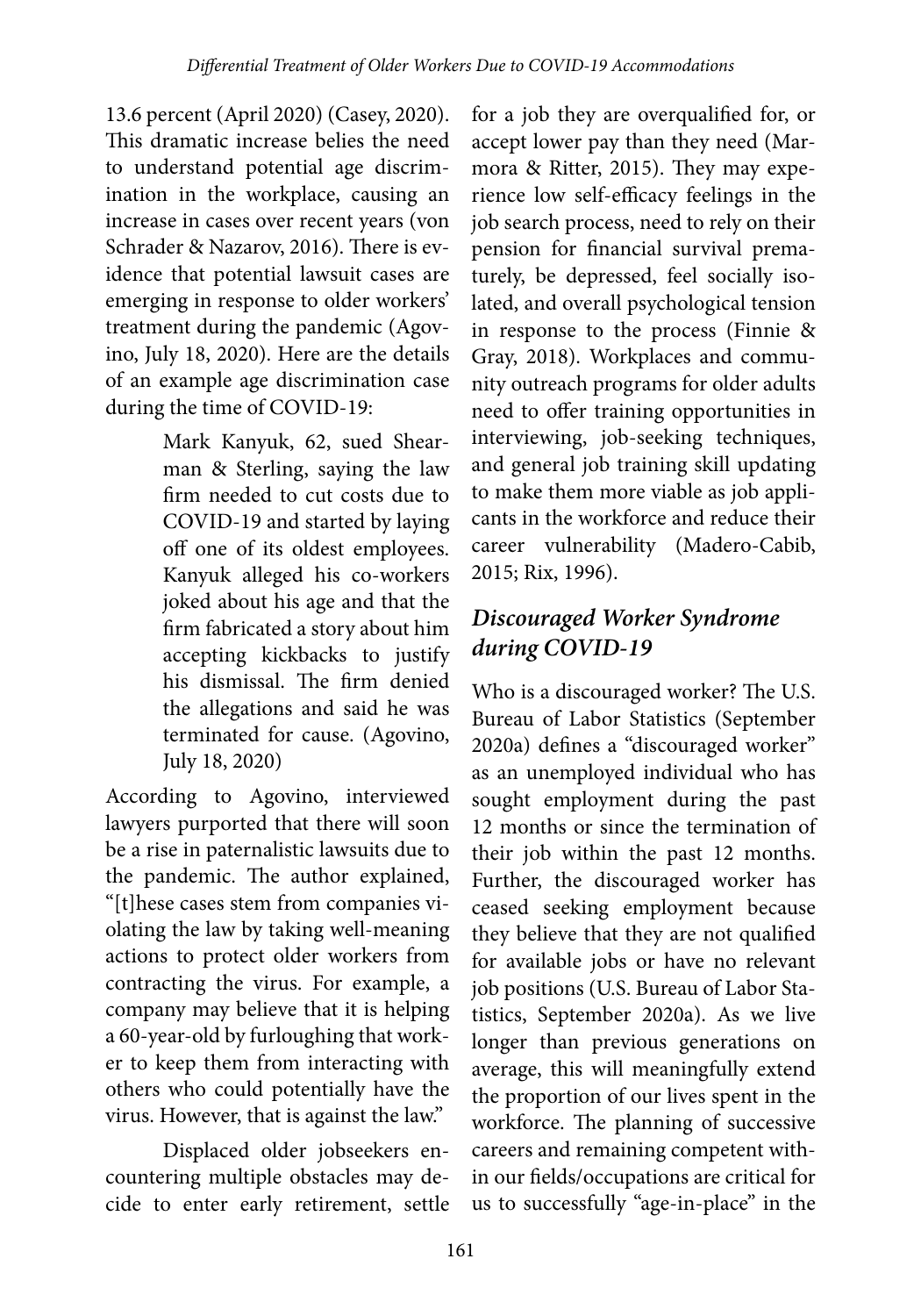workplace, and it should begin as soon as we enter the workforce (Müller et al., 2018).

Over weeks or more extended periods to seek employment, the discouraged older adult may merely exit the workforce and enter involuntary retirement with limited financial resources (Ichino et al., 2017). There is a concern that age discrimination in workplace policies may discourage older workers and cause many older adults to enter retirement before they wished or should have retired involuntarily. Job loss can have a significant negative impact on their mental and physical health and their ability to sustain the quality of living standards (Lassus, Lopez, & Roscigno, 2015).

In a pre-pandemic work context, work stress affects older workers' motivation to remain in the organization (Fleischmann et al., 2013). Employers need to be sensitive to intensified mental health issues for all employees in this time of COVID-19 (Duan & Zhu, 2020). Still, this effect is complicated for qualified older workers encountering more protective "barriers" than workplace engagement opportunities. Further exacerbating this issue, these ageist attitudes and discriminatory behaviors of employers may become internalized for older workers and can change their attitudes and behaviors ("self-fulfilling prophecy") (Rudolph & Zacher, 2020). Older adults may also internalize these multiple biases and ageist attitudes, creating issues of non-adaptive, skewed subjective age ("internalized ageism;" Morrow-Howell et al., 2020).

Berg-Weger and Morley (2020) cautioned that one of these critical outcomes is the social isolation and related "loneliness epidemic." This social isolation can lead to debilitating feelings of anxiety and depression, exacerbating older adults' mental health difficulties during a pandemic (Armitage & Nellums, 2020; Brooke & Jackson, 2020; Cohen-Mansfield et al., 2016). Further, older adults in low- to mid-level income regions of the world can experience even greater marginalization and discrimination (Lloyd-Sherlock et al., 2020).

This situation is not only an older worker's workplace policy issue but, instead, it is a broader societal issue. There is the concern that this current, and possibly predominantly involuntary, U.S. retirement trend will significantly impact both older adults' physical and mental health and financial security. Recent publications have argued for public policy reforms. Ideas have ranged from targeted paid sick leave and Medicare age qualification change for older workers during the pandemic (Ghilarducci, 2020a; Ghilarducci & Farmand, 2020) to general changes Social Security system to protect better the economically vulnerable (Ghilarducci, 2020b). Efforts to retain qualified workers yield benefits for all key stakeholders, ranging from heightened organizational commitment to increased work satisfaction (Fyock, 2005; Taylor, Shultz, & Doverspike, 2005). The American Association of Retired Persons (AARP) purported that age discrimination has a detrimental impact on both older workers and the economy, citing research projecting economic losses due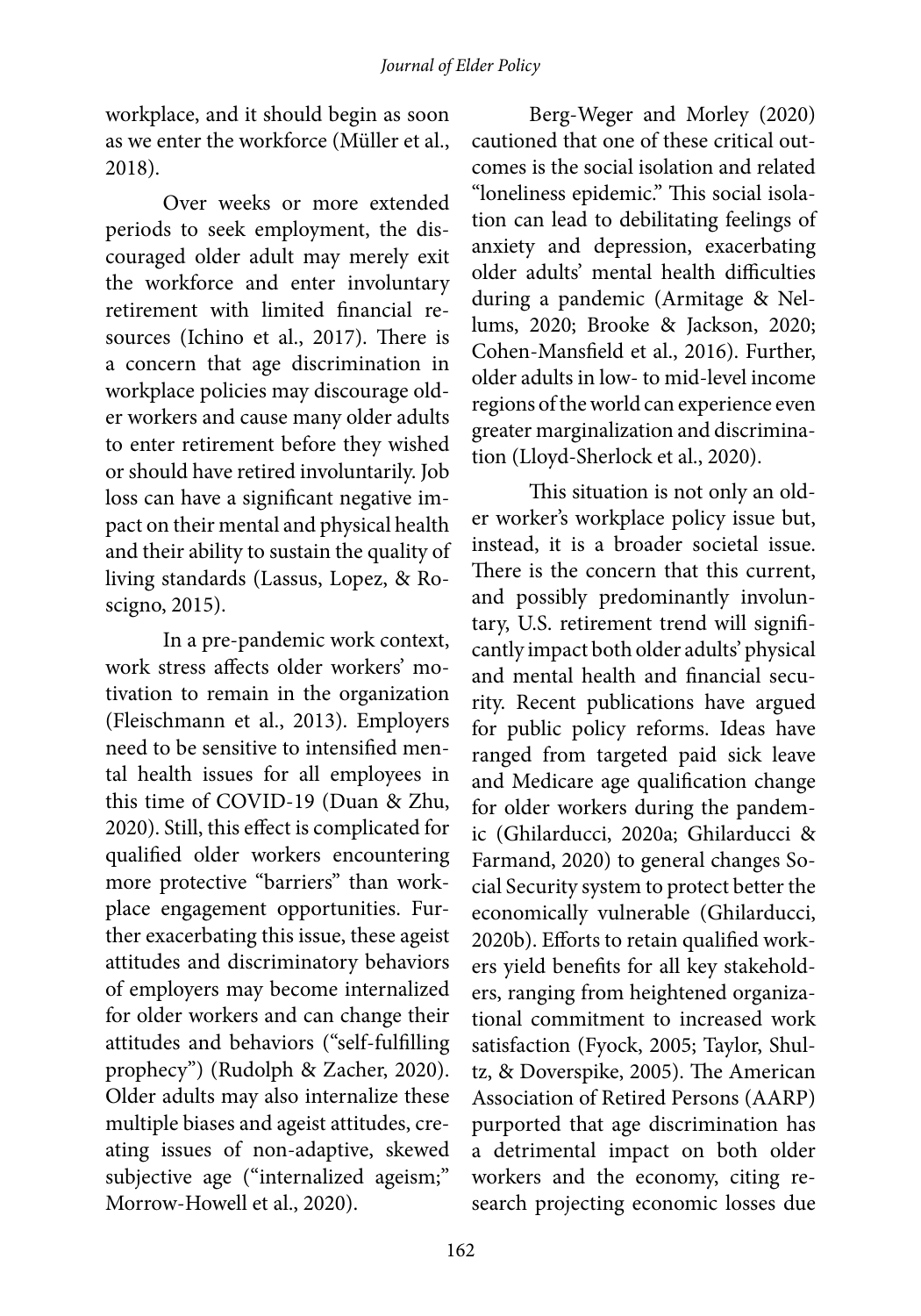to age discrimination could reach \$3.9 trillion by 2050 (AARP, 2020a). During a pandemic and beyond, employers and their workforce public policies need to support qualified older workers to sustain workforce engagement for the benefit of all society (AARP, 2020b).

It is critical for employers and all organizational representatives to have a realistic understanding of aging workers' capabilities over time and avoid reliance upon ageist assumptions (Reio & Sanders-Reio, 1999). Creating an "age-friendly" working environment is crucial for many different workplace initiatives (e.g., offering bridge employment opportunities for retirees; Rau & Adams, 2005), especially during a pandemic. Interestingly, a recent meta-analysis by Romero Starke and colleagues (2020) suggested that age per se is not a significant predictive factor in determining COVID-19 infection vulnerability after adjusting for "age-dependent" risk factors (e.g., compromised immunity). This fact needs to be considered when implementing age-related preventative policies such as age-dependent work restrictions (Romero Starke et al., 2020). Further, workplace policies need to address better issues of older adults who do not have access to job training resources (e.g., technology training) and are vulnerable due to physical or economic issues (Halvorsen & Yulikova, 2020). Policies regarding "active aging" and retention of qualified aging workers must better ensure that older adults needing job training are given skill updating opportunities (Johnson et al., 2020; McPhee & Schlosser, 2015).

## *"Jeopardy" Issues for Older Workers: Considerations during a Pandemic Workplace*

The combined effect of two potential bias factors, such as age and race, creates "double jeopardy" in responding to older adults in society (Garcia et al., 2020). For example, Chatters and colleagues (2020) examined this issue with older Black adults during the pandemic. They concluded that being both older and black was associated with practices and policies that elevated the risk for discrimination. Applied to the workplace during the pandemic, an analysis of older Black and Hispanic workers' overall unemployment rates in August 2020 indicated a disproportionate impact on older White workers (U.S. Bureau of Labor Statistics, September 2020b).

Gender and age are equally of concern for potential double jeopardy in the workplace. According to the U.S. Bureau of Labor Statistics, in 2020, older women aged 55 and older showed higher average unemployment trends from April through December 2020 than combined statistics for their age group. The unemployment numbers for older women workers did reduce after a significant spike (15.4%) in April, but that may be due to older women exiting the workforce in response to a lack of employment opportunities (U.S. Bureau of Labor Statistics, December 2020). It is vital to explore combined issues of older adult identity in understanding potential biases (e.g., "gendered ageism;" Spedale, 2018; Spedale, Coupland, & Tempest, 2014). There are serious eco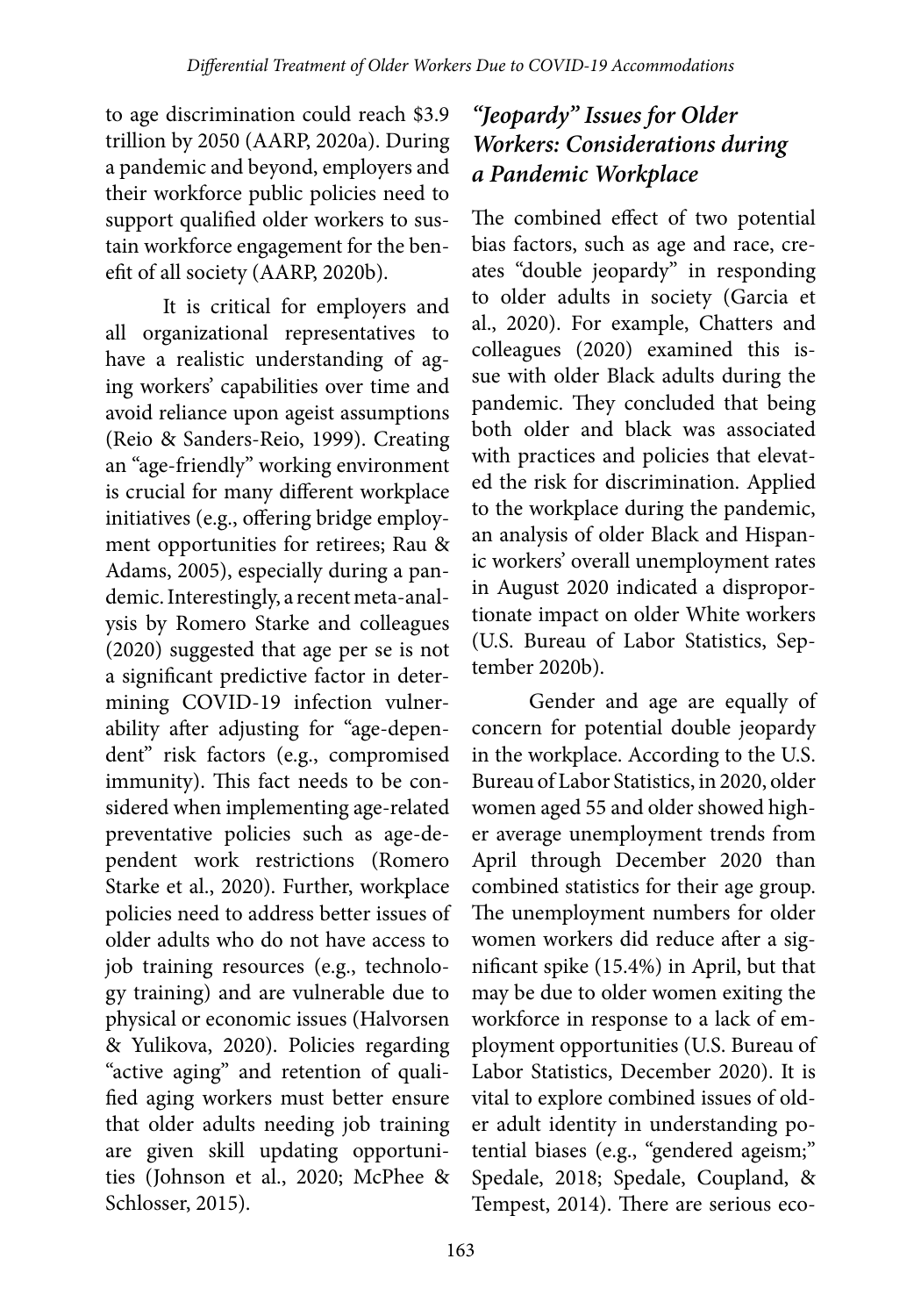nomic issues for older adults, like aging women, who live longer and handle multiple financial demands necessitating continued workplace attendance (Paz, Doron, & Tur-Sinai, 2018).

McGregor (2018) purports that older women workers can experience bias by age, gender, and race, or ethnicity ("triple jeopardy") in the workplace when they should be valued for their work experience and diversity characteristics. For older cohorts of women, their disrupted or nonexistent workforce participation in their younger life stages created a lack of opportunities to enter the workplace in their middle or later adulthood. They may have to face double jeopardy in biased organizational treatment to be a woman and an older adult (Duncan & Loretto, 2004). This situation can result in the "feminization of poverty" (Pearce, 1978) for many older women in today's society because they also may lack financial and social support in their later years due to death or divorce (Rix, 1996). Additionally, even if not in a pandemic, older women successfully entering for the first time or re-entering the workforce have limited opportunities and lower earnings typically (Rix, 1996). These workforce engagement issues appear to be exacerbated by the current pandemic, according to recent 2020 unemployment data (U.S. Bureau of Labor Statistics, December 2020).

### *Ageist Workplace Harassment and a Hostile Work Environment under COVID-19*

Relevant to ageism concerns related to employers' COVID-19 attendance policies, age discrimination pertains to harassment in the workplace and a hostile work environment that might impel the older worker to leave (Equal Employment Opportunity Commission (EEOC), June 21, 2020). Harassment in the workplace may be a part of ageist COVID-19 employment policies but could be hard to prove. Over the decades, there have been fluctuations in the number of age discrimination cases filed by older adults. The evidence to prove an age discrimination case has become more daunting in Supreme Court rulings (Hardy, 2006).

More progress is needed to protect the workplace attendance rights of qualified older workers. On January 15, 2020, the House voted 261-155 in favor of H.R. 1230, the *Protecting Older Workers Against Discrimination Act* (POWA-DA) (H.R.1230, 2020). The POWADA bill supports older workers' rights in filing age discrimination complaints by permitting "… a complaining party to rely on any type or form of admissible evidence, which needs only be sufficient for a reasonable trier of fact to find that an unlawful practice occurred." Further, the POWADA bill supports that "... a complaining party shall not be required to demonstrate that age or retaliation was the sole cause of the employment practice." These two aims reject the Supreme Court's decision in *Gross v. FBL Financial Services, Inc*. that requires a complainant to prove that the employer's decision was based on the 'but-for' cause of age (Congress.gov, 2020). Unfortunately, there has been a lack of support for further passage of the act in the U.S. Senate and the White House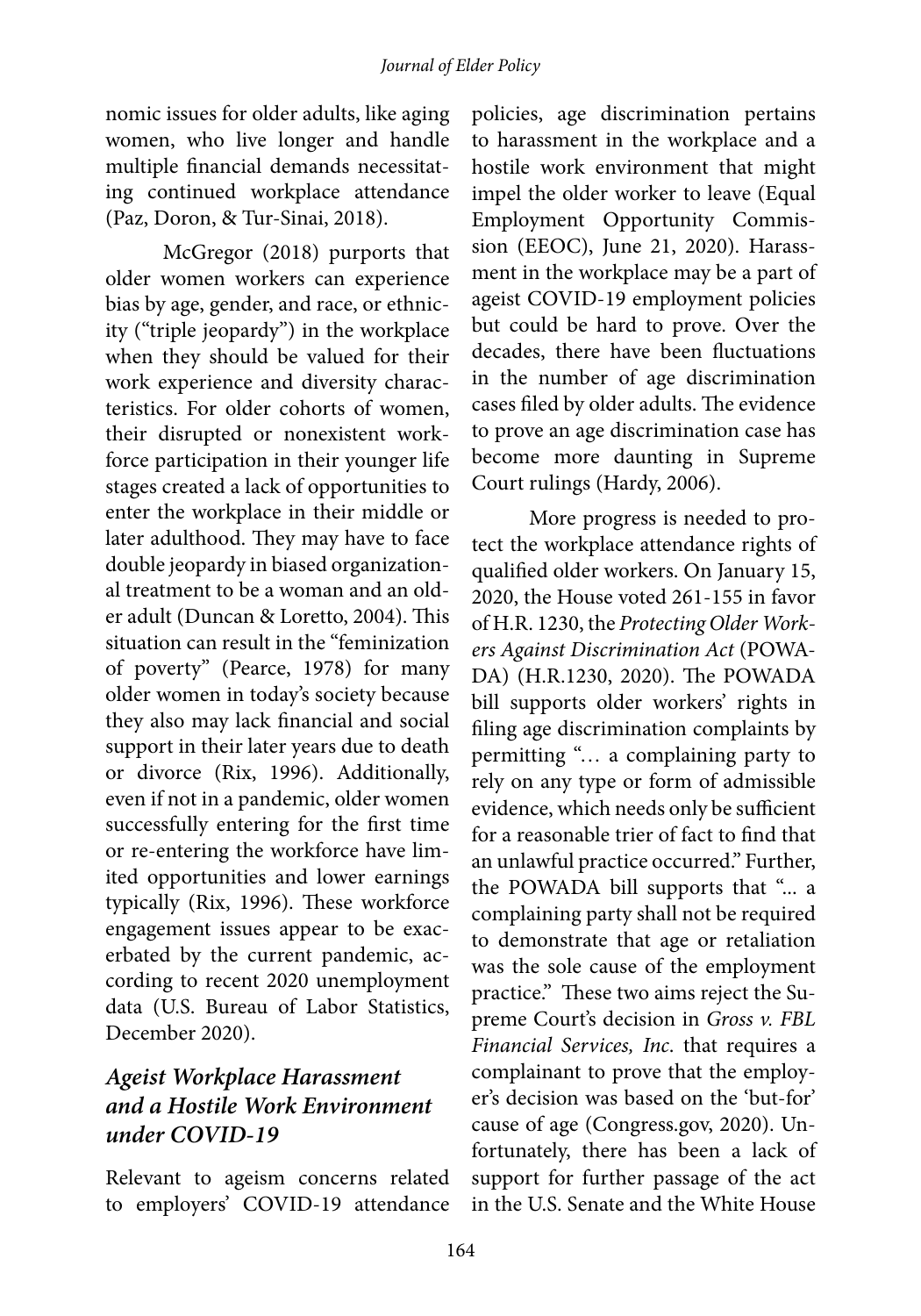(GovTrack.us, 2020; Smith, 2020), and this further belies the need to address employer strategies to support and protect an aging workforce.

## *Strategies for Older Adults' Workforce Engagement during a Pandemic (and Beyond)*

Reducing ageism has both a societal and personal health benefit for older adults (Levy et al., 2020). According to Marchiondo, Gonzales, and Williams (2019), the "wear and tear" effects of perceived workplace age discrimination on older workers' mental and overall health are significant. Public policies must reduce age discrimination to support both older workers' long-term workforce engagement and overall health. Workplace policies targeting older workers for workforce reduction due to COVID-19 can have long-lasting effects on employers' attitudes toward the value of retaining older workers and the ability of the aging worker to find new employment opportunities (Morrow-Howell & Gonzales, 2020; Olson, August 7, 2017).

Employers' attention needs to be shifted in focus on ways to create "age-friendly" work environments (Hardy, 2006; Harris et al., 2018; Sterns & Spokus, 2013). Employers should be examining workplace policies and promote workplace training to avoid stereotyping older workers as vulnerable (Loretto & White, 2006). Each worker and their job flexibility (e.g., ability to telecommute) should be judged on a case-by-case basis, instead of solely by employee age (Loretto & White, 2006).

Various employment services and public policies can support qualified older workers' extended workforce engagement. Abraham and Houseman (2020) suggested that workplace policy reforms should focus on offering "targeted" job skill training opportunities, creating specific job placement resources, and having job centers with specialized staff trained on aging issues. Finally, the Senior Community Service Employment Program (SCSEP) reinstitute funding to support older disadvantaged adults seeking employment. The value of such policy initiatives goes beyond economic security for older adults. Zacher and colleagues (2018a, 2018b) purported that later-life work engagement should not only address one's basic life needs but should elicit feelings of healthy aging, life satisfaction, and personal fulfillment in the workplace. Fair employment policies are needed to achieve and sustain older workers' workforce participation and their feelings of occupational well-being (Cleveland & Hanscom, 2017).

## **Summary**

CC<br>
Workplace policies and practices (Roberts, 2006). Instead,<br>
workplace policies and practices should workplace policies and prac- $\blacktriangle$ tices (Roberts, 2006). Instead, workplace policies and practices should focus on older workers' qualifications (Ilmarinen & Ilmarinen, 2015). It is hoped that such efforts will yield positive "aging-in-place" outcomes, even during a pandemic (Kooij, 2020).

The negative impact of the current pandemic on older workers ap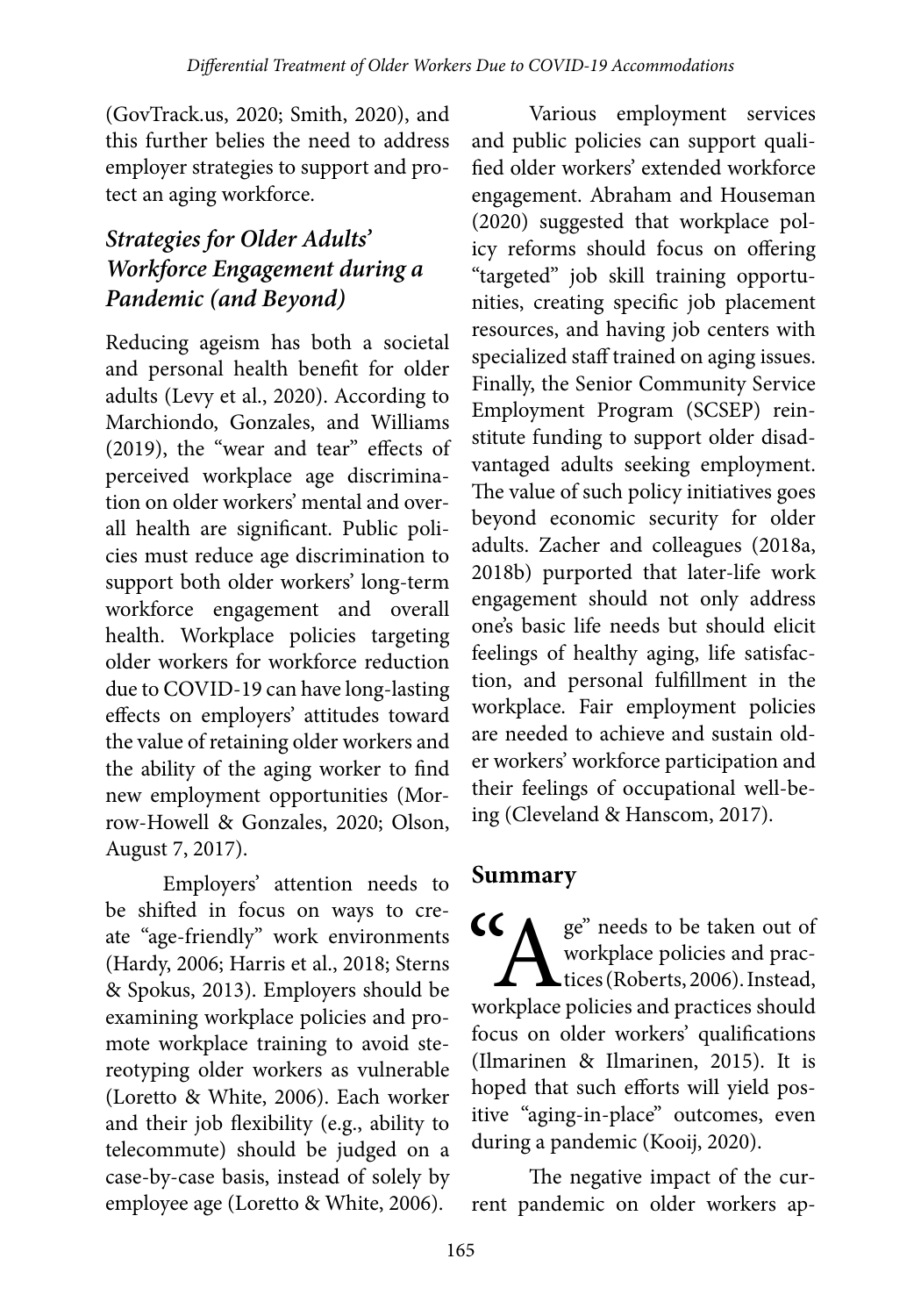pears to be further exacerbated by ageist stereotypes of older adults' capabilities (Meisner, 2020). There must be fair and equitable standards applied to all qualified employees regardless of age (e.g., COVID-19 testing protocols for all employees). Under the current pandemic and beyond, employment policies need to be more closely aligned with the legislative dictates under the enacted ADEA with amendments (1978, 1986). Employers must proactively address any barriers to workplace attendance, such as paternalistic discouragement due to COVID-19.

### **References**

- AARP (2020a). *Age discrimination costs the nation \$850 billion, study finds*. ttps:// www.aarp.org/politics-society/advocacy/info-2020/age-discriminationeconomic-impact.html
- AARP (2020b). *Supportive conversations with your workers as they age at work*. https:// www.aarpinternational.org/File%20Library/LLEL/AARP-LLEL-Covid-Brief2\_FINAL.pdf
- Abraham, K. G., & Houseman, S. N. (2020). *Policies to improve workforce services for older Americans.* The Brookings Institution. https://research.upjohn.org/exter nalpapers/93/
- *Age Discrimination in Employment Act* (29 U.S.C. §§ 621-634). https://www.eeoc. gov/statutes/age-discrimination-employment-act-1967
- Age Discrimination in Employment Act of 1967 (ADEA; 29 U.S.C. § 621 to 29 U.S.C. § 634). Agovino, T. (July 18, 2020). *COVID-19 deals a dual-threat to older workers*. https://www.shrm.org/hr-tday/news/all-things-work/pages/ covid-19-deals-a-dual-threat-to-older-workers.aspx
- Allen, T. D., & Finkelstein, L. M. (2014). Work-family conflict among members of full-time dual-earner couples: An examination of family life stage, gender, and age. *Journal of Occupational Health Psychology*, *19*(3), 376-384. http:// psycnet.apa.org/doi- /10.1037/a0036941
- Armitage, R., & Nellums, L. B. (2020). COVID-19 and the consequences of isolating the elderly. *The Lancet Public Health*, *5*(5), e256. https://doi.org/10.1016/ S2468-2667(20)30061-X
- Aronson, L. (March 22, 2020). 'COVID-19 kills only old people.' Only? *New York Times*. https://www.nytimes.com/2020/03/22/opinion/coronavirus-elderly. html
- Aronson, L. (March 28, 2020). Ageism is making the pandemic worse: The disregard for the elderly that's woven into American culture is hurting every-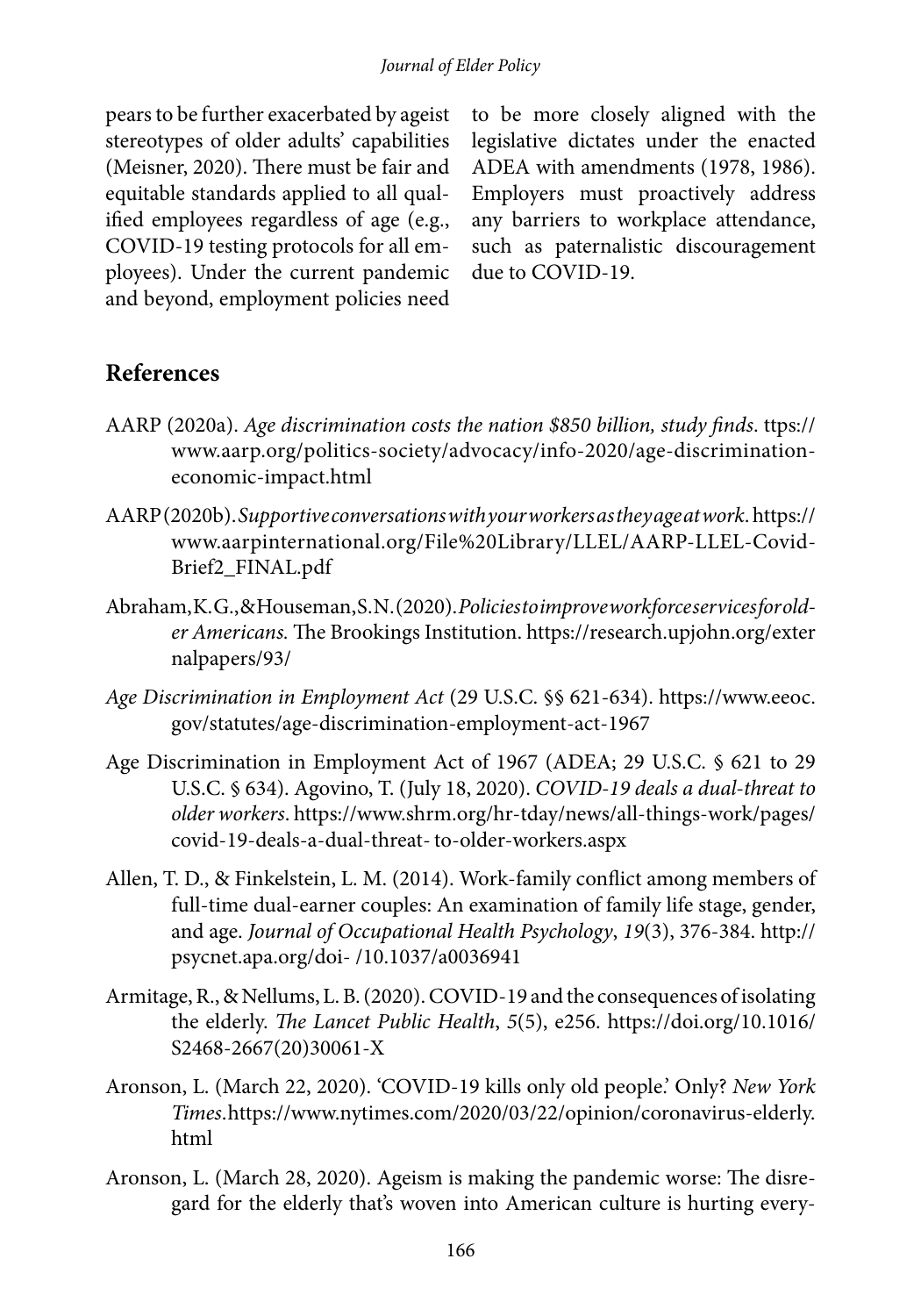one. *The Atlantic*. https://www.theatlantic.com/culture/archive/2020/03/ americas-ageism-crisis-is-helping-the-coronavirus/608905/

- Ayalon, L., Chasteen, A., Diehl, M., Levy, B., Neupert, S. D., Rothermund, K., Clemens, T., & Wahl, H. W. (2021). Aging in times of the COVID-19 pandemic: Avoiding ageism and fostering intergenerational solidarity. *The Journals of Gerontology: Series B*, *76*(2), e49–e52. https://doi.org/10.1093/geronb/ gbaa051
- Beier, M. E. (2015). The aging workforce and the demands of work in the 21st century. In L.M. Finklestein et al., *Facing the challenges of a multi-age workforce: A use-inspired approach* (pp. 108-133). Routledge.
- Berg-Weger, M., & Morley, J. E. (2020). Loneliness and social isolation in older adults during the Covid-19 pandemic: Implications for gerontological social work. *Journal of Nutrition, Health, and Aging*, *24*(5), 456-458. https:// dx.doi.org/10.1007%2Fs12603-020-1366-8
- Brooke, J., & Jackson, D. (2020). Older people and COVID‐19: Isolation, risk, and ageism. *Journal of Clinical Nursing*, *29*, 2044-2046. https://doi.org/10.1111/ jocn.15274
- Brownell, P. J., & Kelly, J. J. (2013). *Ageism and mistreatment of older workers: Current reality, future solutions.* Springer.
- Bui, T. T. M., Button, P., & Picciotti, E. G. (2020). Early evidence on the impact of Coronavirus Disease 2019 (COVID-19) and the recession on older workers. *Public Policy & Aging Report*, *30*(4), 154-159. https://dx.doi. org/10.1093%2Fppar%2Fpraa029
- Button, P. (2020). Population aging, age discrimination, and age discrimination protections at the 50th anniversary of the age discrimination in employment act. In *Current and emerging trends in aging and work* (pp. 163-188). Springer, Cham.
- Casey, U. S. B. (2020). *Reimagining aging in America: A Blueprint to create health and economic security for older adults*. U.S. Senate.
- Centers for Disease Control and Prevention (2020). *Coronavirus disease 2019 (COVID-19): Older adults*. https://www.cdc.gov/coronavirus/2019-ncov/ need-extra-precautions/older-adults.html
- Chatters, L. M., Taylor, H. O., & Taylor, R. J. (2020). Older Black Americans during COVID-19: Race and age double jeopardy. *Health Education & Behavior*, *47*(6), 855-860. https://doi.org/10.1177%2F1090198120965513
- Cleveland, J. N., & Hanscom, M. (2017). What is old at work? Moving past chronological age. In *The Palgrave handbook of age diversity and work* (pp. 17-46).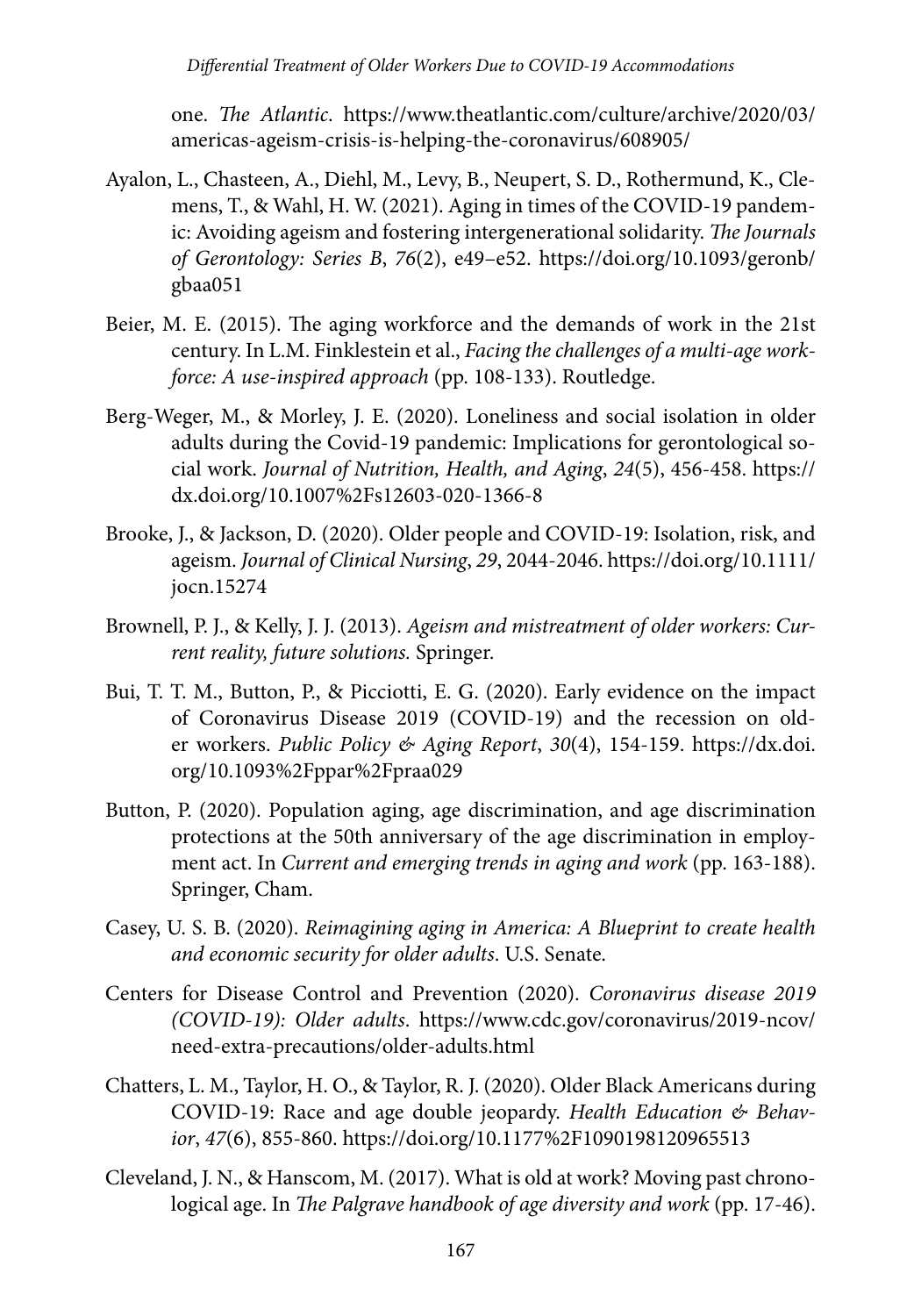Palgrave Macmillan.

- Cohen‐Mansfield, J., Hazan, H., Lerman, Y., & Shalom, V. (2016). Correlates and predictors of loneliness in older adults: A review of quantitative results informed by qualitative insights. *International Psychogeriatrics, 28*(4), 557– 576. http://dx.doi.org/10.1017/S1041610215001532
- Congress.gov (2020). H.R.1230 Protecting Older Workers Against Discrimination Act. https://www.congress.gov/bill/116th-congress/house-bill/1230
- Cummins, P. A. (2014). Effective strategies for educating older workers at community colleges. *Educational Gerontology*, *40*(5), 338-352. https://doi.org/ 10.1080/- 03601277.2013.802193
- Cummins, P., Harootyan, B., & Kunkel, S. (2015). Workforce Development in the United States: Facilitating opportunities to work at older ages. *Public Policy & Aging Report*, *25*(4), 150-154. https://doi.org/10.1093/ppar/prv023
- Duan, L., & Zhu, G. (2020). Psychological interventions for people affected by the COVID-19 epidemic. *The Lancet Psychiatry*, *7*(4), 300-302. https://doi. org/10.1016/S2215-0366(20)30073-0
- Duncan, C. (2003). Assessing anti-ageism routes to older worker re-engagement. *Work, Employment and Society*, *17*(1), 101-120. https://doi.org/10. 1177%2F09500- 17003017001265
- Duncan, C., & Loretto, W. (2004). Never the right age? Gender and age-based discrimination in employment. *Gender, Work & Organization*, *11*(1), 95-115. https://doi.org/10.1111/- j.1468-0432.2004.00222.x
- Equal Employment Opportunity Commission (EEOC) (June 21, 2020). *Age discrimination*. https://www.eeoc.gov/age-discrimination
- Equal Employment Opportunity Commission (EEOC) (June 11, 2020). *What you should know about COVID-19 and ADA Rehabilitation Act and other EEO laws.* https://www.eeoc.gov/wysk/whatyou-should-know-about-covid-19 and-ada-rehabilitation-act-and-other-eeo-laws.
- Ehni, H. J., & Wahl, H. W. (2020). Six Propositions against Ageism in the COVID-19 Pandemic. *Journal of Aging & Social Policy*, 1-11. https://doi.org/10.1080/ 08959420.2020.1770032
- Employee Benefit Research Institute (2019). *Retirement confidence survey*. EBRI.
- Finnie, R., & Gray, D. (2018). How do older laid-off workers get by: Reemployment, early retirement, or social insurance benefits? *Canadian Public Policy*, *44*(2), 173-189. https://doi.org/10.3138/cpp.2017-034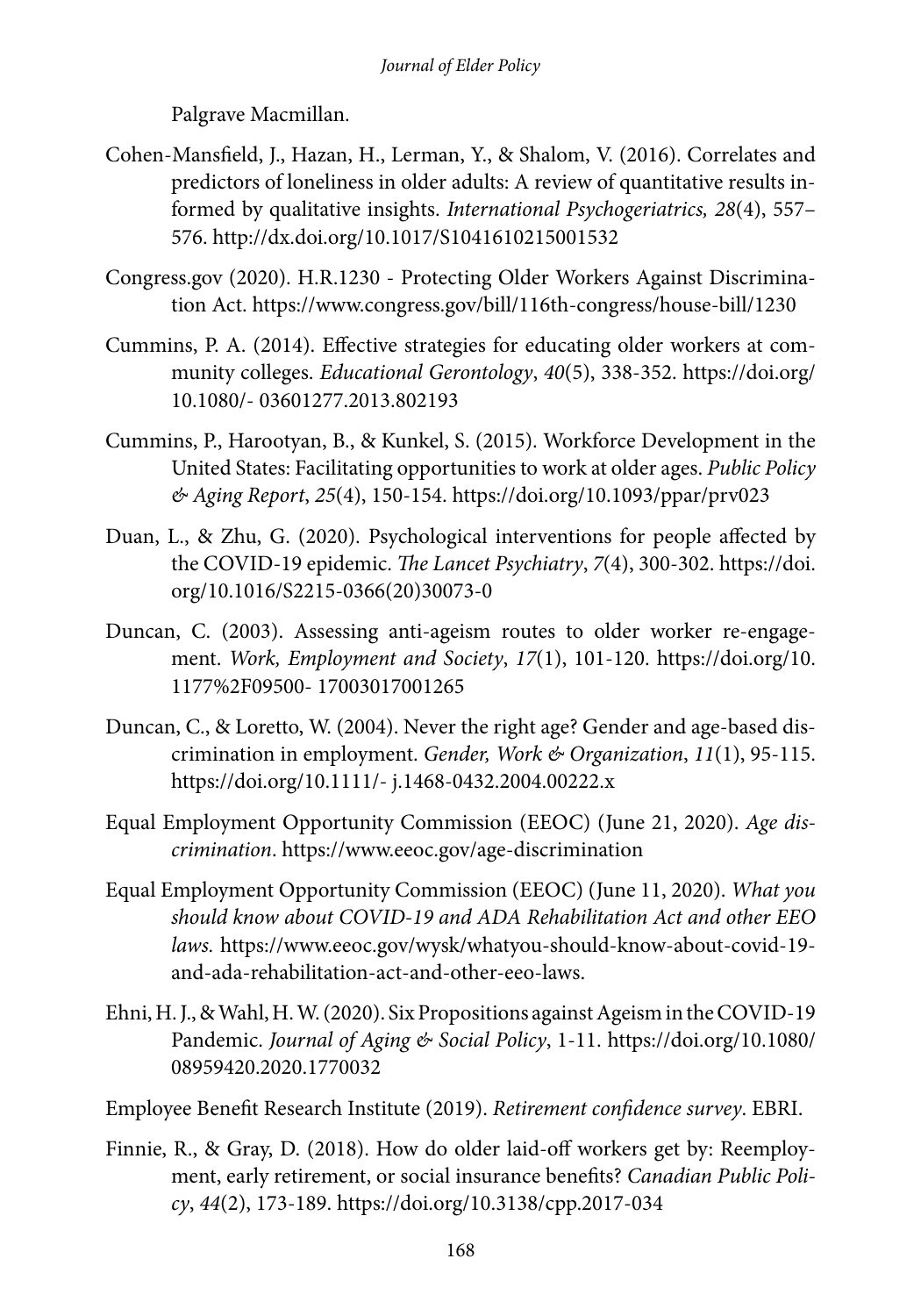- Fleischmann, M., Koster, F., Dykstra, P., & Schippers, J. (2013). Hello pension, goodbye tension? The impact of work and institutions on older workers' labor market participation in Europe. *International Journal of Ageing and Later Life, 8*, 33–67. https://doi.org/10.3384/ijal.1652-8670.13215
- Fyock, C. D. (2005). Effective strategies for recruiting and retaining older workers. In *Thriving on an aging workforce: Strategies for organizational and systemic change* (pp. 51-60). Krieger.
- Garcia, M. A., Homan, P. A., García, C., & Brown, T. H. (2020). The color of COVID-19: Structural racism and the pandemic's disproportionate impact on older racial and ethnic minorities. *The Journals of Gerontology: Series B,*  gbaa114. Online publication. https://doi.org/10.1093/geronb/gbaa114
- Ghilarducci, T. (2020a). The time is now to lower the Medicare age to 50. *Forbes*. https://www.forbes.com/sites/teresaghilarducci/2020/04/10/now-morethan-ever-is-time-to-lower-medicare-age-to-50/#50aa2ad352be
- Ghilarducci, T. (2020b). Teresa Ghilarducci on Social Security fixes to protect the poorest. *Forbes*. https://www.bloomberg.com/news/articles/2020-03-27/ter esa-ghilarducci-on-social-security-fixes-to-protect-the-poorest
- Ghilarducci, T. & Farmand, A. (2020). Older workers on the COVID-19 frontlines without paid sick leave. *Journal of Aging & Social Policy, 32*(4-5), 471-476. http://doi.10.1080/08959420.2020.1765685
- GovTrack.us (2020). *H.R. 1230 116th Congress: Protecting Older Workers Against Discrimination Act*. https://www.govtrack.us/congress/bills/116/hr1230
- H.R.1230 (2020). *Protecting Older Workers Against Discrimination Act*. https:// www.congress.gov/bill/116th-congress/house-bill/1230/text
- Halvorsen, C. J., & Yulikova, O. (2020). Older workers in the time of COVID-19: The Senior Community Service Employment Program and implications for social work. *Journal of Gerontological Social Work*, 1-12. Online publication. https://doi.org/10.1080/-01634372.2020.1774832
- Hardy, J. (2006). A hundred years of Alzheimer's disease research. *Neuron*, *52*(1), 3-13. https://doi.org/10.1016/j.neuron.2006.09.016
- Harris, K., Krygsman, S., Waschenko, J., & Rudman, D. (2018). Ageism and the older worker: A scoping review. *The Gerontologist*, *58*(2), e1–e14. https:// doi.org/10.1093/geront/gnw194
- Hooper, M. W., Nápoles, A. M., & Pérez-Stable, E. J. (2020). COVID-19 and racial/ ethnic disparities. *JAMA, 323*(24), 2466–2467.
- Ichino, A., Schwerdt, G., Winter-Ebmer, R., & Zweimüller, J. (2017). Too old to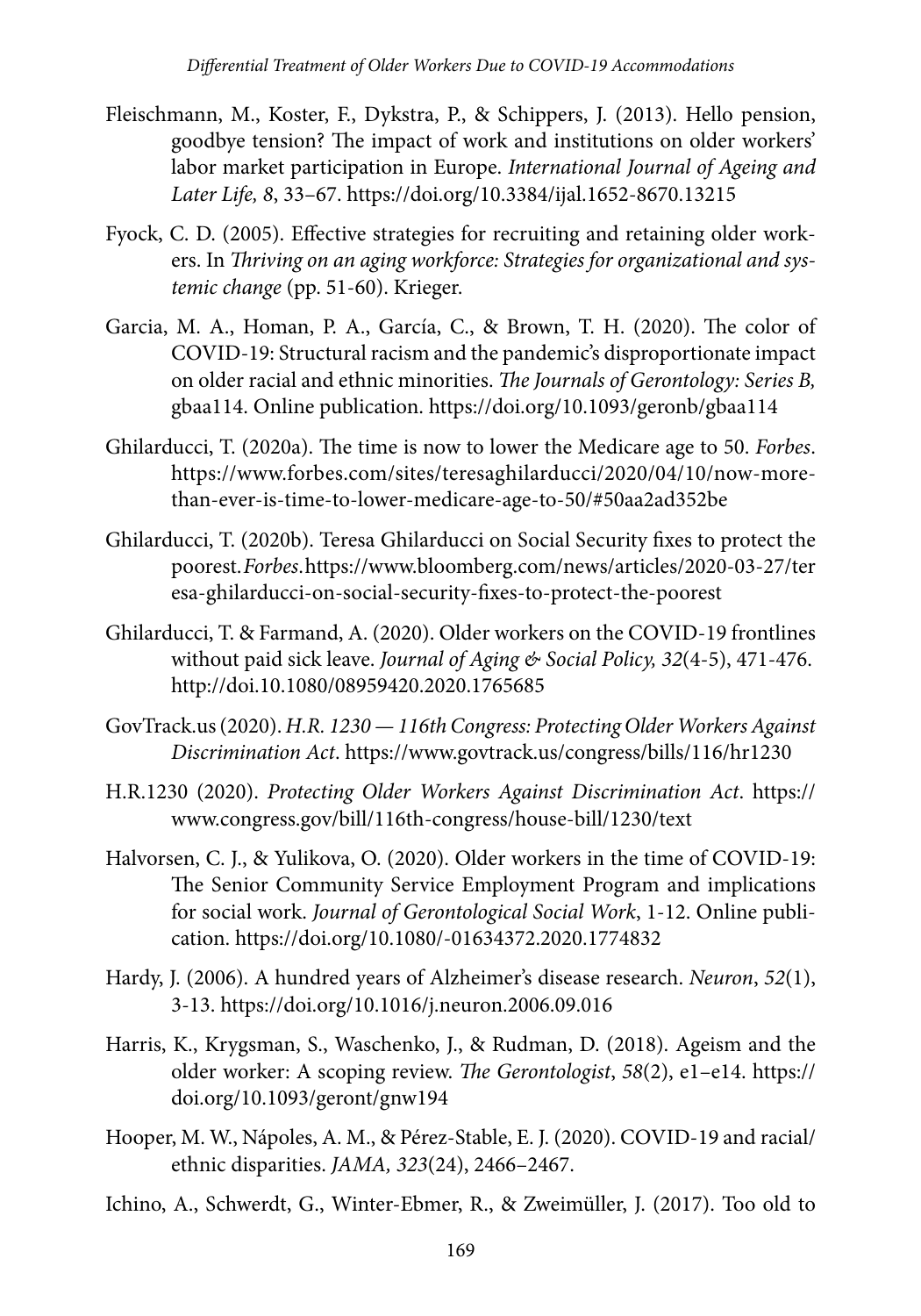work, too young to retire? *The Journal of the Economics of Ageing*, *9*, 14-29. https://doi.org/10.1016/j.jeoa.2016.07.001

- Ilmarinen, J., & Ilmarinen, V. (2015). Workability and aging. In *Facing the challenges of a multi-age workforce: A use-inspired approach* (pp. 134-156). Routledge.
- Johnson, S., Canduela, J., Dutton, M., Lindsay, C., McQuaid, R., & Raeside, R. (2020). Ageing skills and participation in work-related training in Britain: Assessing the position of older workers. *Work Employment and Society*, *26*(1), 42-60. https://doi.org/10.1177-/0950017011426303
- Kaminer, D. (2020). Discrimination against employees without COVID-19 Antibodies. *New York Law Journal,* Baruch College Zicklin School of Business Research Paper No. 2020-03-03. https://dx.doi.org/10.2139/ssrn.3593113
- Kanfer, R., Lyndgaard, S. F., & Tatel, C. E. (2020). For whom the pandemic tolls: A person-centric analysis of older workers. *Work, Aging and Retirement*, *6*(4), 238-241. https://doi.org/10.1093/workar/waaa014
- Kooij, D. T. (2020). The impact of the Covid-19 pandemic on older workers: The role of self-regulation and organizations. *Work, Aging and Retirement*, *6*(4), 233-237. https://doi.org/10.1093/workar/waaa018
- Lamont, R. A., Swift, H. J., & Abrams, D. (2015). A review and meta-analysis of age-based stereotype threat: Negative stereotypes, not facts, do the damage. *Psychology and Aging, 30*(1), 180-193. http://dx.doi.org/10.1037/a003 8586
- Lassus, L. A. P., Lopez, S., & Roscigno, V. J. (2015). Aging workers and the experience of job loss. *Research in Social Stratification and Mobility*, *41*, 81-91. https://doi.org/10.1016/j.rssm.2015.01.001
- Levy, B. R., Slade, M. D., Chang, E. S., Kannoth, S., & Wang, S. Y. (2020). Ageism amplifies the cost and prevalence of health conditions. *The Gerontologist, 60*, 174–181. https://doi.org/10.1093/geront/gny131
- Loretto, W., & White, P. (2006). Employers' attitudes, practices, and policies towards older workers. *Human Resource Management Journal, 16*, 313–330. https://doi.org/10.1111/j.1748-8583.2006.00013.x
- Lloyd-Sherlock, P., Ebrahim, S., Geffen, L., & McKee, M. (2020). Bearing the brunt of COVID-19: Older people in low and middle-income countries. *BMJ, 368*, 1052. https://doi.org/10.1136/bmj.m1052
- Madero-Cabib, I. (2015). The life course determinants of vulnerability in late careers. *Longitudinal and Life Course Studies, 6,* 88–106. http://dx.doi.org/10.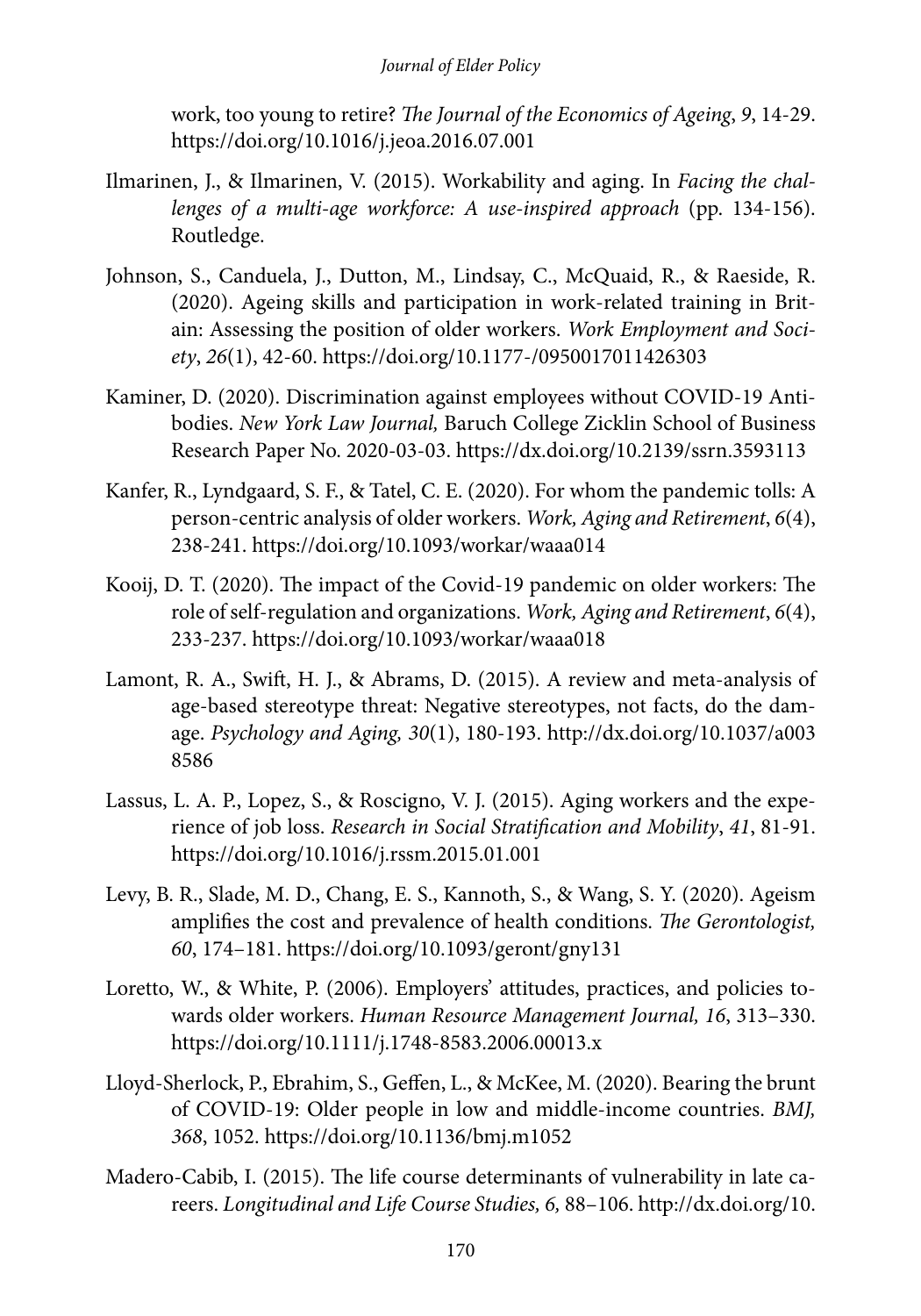*Differential Treatment of Older Workers Due to COVID-19 Accommodations*

14301/llcs.v6i1.299

- Magnavita, N. (2017). Productive aging, work engagement and participation of older workers. A triadic approach to health and safety in the workplace. *Epidemiology, Biostatistics and Public Health*, *14*(2). Online publication. https://doi.org/10.2427/12436
- Marchiondo, L. A., Gonzales, E., & Williams, L. J. (2019). Trajectories of perceived workplace age discrimination and long-term associations with mental, self-rated, and occupational health. *The Journals of Gerontology: Series B*, *74*(4), 655-663. https://doi.org/10.1093/geronb/gbx095
- Marmora, P., & Ritter, M. (2015). Unemployment and the retirement decisions of older workers. *Journal of Labor Research*, *36*(3), 274-290. https://doi. org/10.1007/s12122-015-9207-y
- McGregor, J. (2018). Older women and career development: Double (triple) jeopardy plus or endless opportunities? In *Research handbook of diversity and careers*. Edward Elgar Publishing.
- McPhee, D. M., & Schlosser, F. (2015). Retaining aging workers in the workplace –stakeholder initiatives. In *The multi-generational and aging workforce: Challenges and opportunities* (pp. 280-285). Edward Elgar Publishing.
- Meisner, B. A. (2020). Are you OK, Boomer? Intensification of ageism and intergenerational tensions on social media amid COVID-19. *Leisure Sciences*, 1-6. Online publication. https://doi.org/10.1080/01490400.2020.1773983
- Moench, M. (March 15, 2020). The coronavirus threatens older workers. Some are crucial to keeping the bay area running. *The San Francisco Chronicle*. https://www.sfchronicle.com/business/article/The-coronavirus-threat ens-older-workers-Some-are-15130735.php
- Monahan, C., Macdonald, J., Lytle, A., Apriceno, M., & Levy, S. R. (2020). COVID-19 and ageism: How positive and negative responses impact older adults and society. *American Psychologist, 75*(7), 887–896. https://doi. org/10.1037/amp0000699
- Morley, J. E., & Vellas, B. (2020). COVID-19 and older adults. *Journal of Nutrition, Health & Aging*, *24*(4), 364-365. https://doi.org/10.1007/s12603-020-1349- 9
- Morrow-Howell, N., Galucia, N., & Swinford, E. (2020). Recovering from the COVID-19 pandemic: A focus on older adults. *Journal of Aging & Social Policy*, 32(4-5), 526-535. https://doi.org/10.1080/08959420.2020.1759758

Morrow-Howell, N., & Gonzales, E. (2020). Recovering From Coronavirus Dis-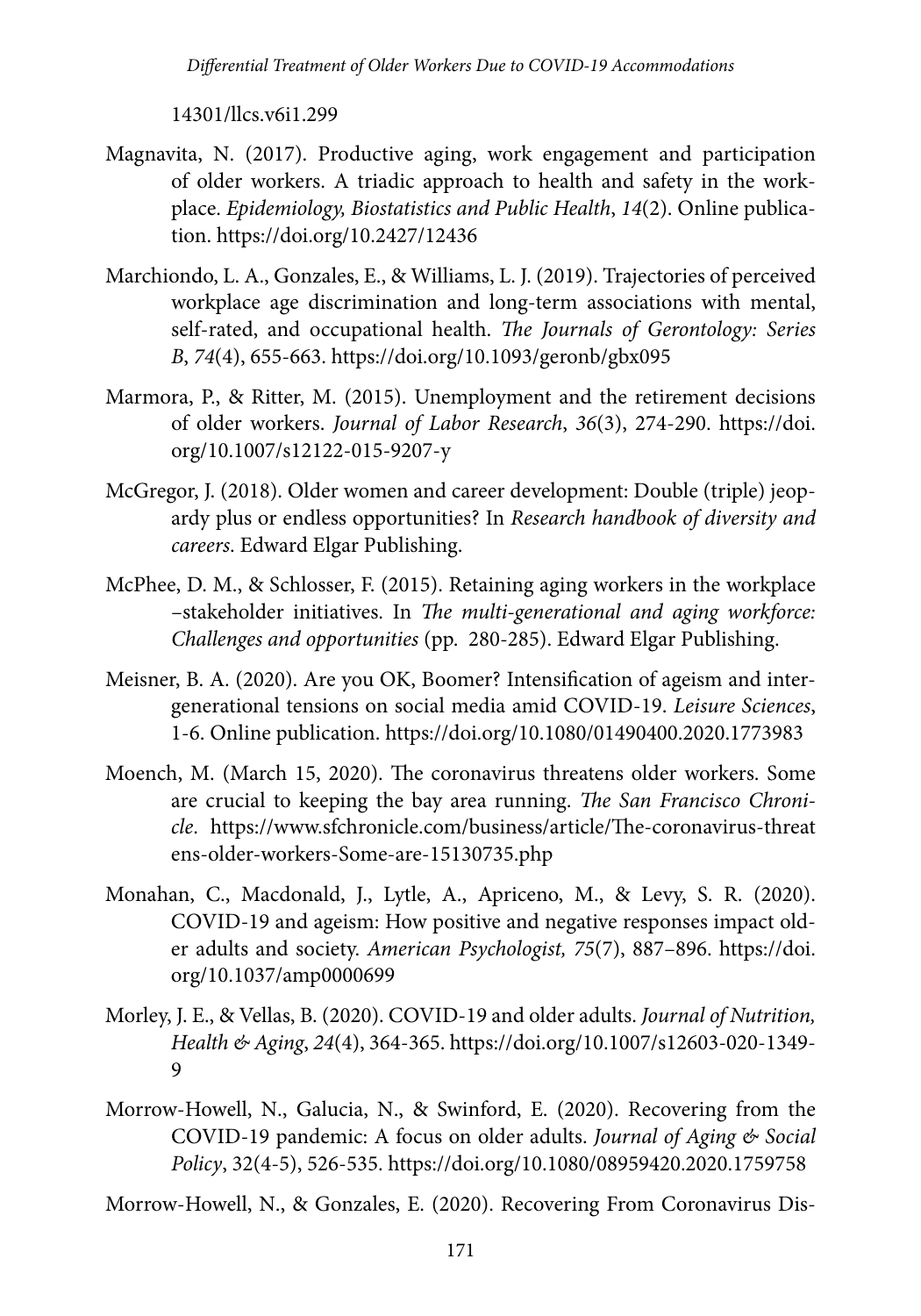ease 2019 (COVID-19): Resisting Ageism and Recommitting to a Productive Aging Perspective. *The Public Policy and Aging Report*.

- Munnell, A.H. (2020). Will COVID-19 force older workers to retire? *Marketwatch*. https://www.marketwatch.com/story/will-covid-19-force-older-workersto-retire-2020-07-08?mod=alicia-h-munnell
- Munnell, A. H., & Wettstein, G. (2020). *Employer Perceptions of Older Workers: 2019 Survey Results* (No. 2020-8). Center for Retirement Research.
- Müller, A., Angerer, P., Becker, A., Gantner, M., Gündel, H., Heiden, B., Herbig, B., Herbst, K., Poppe, F., Schmook, R., & Maatouk, I. (2018). Bringing successful aging theories to occupational practice: Is selective optimization with compensation trainable? *Work, Aging and Retirement*, *4*(2), 161-174. https://doi.org/10.1093/workar/wax033
- Ng, T. H., & Feldman, D. C. (2012). Evaluating six common stereotypes about older workers with meta-analytical data. *Personnel Psychology, 65*(4), 821– 858. https://doi.org/10.1111/peps.12003
- Nilsson, K. (2018). Managers' attitudes to their older employees: A cross-sectional study. *Work*, *59*(1), 49-58. https://doi.org/10.3233/WOR-172663
- Olson, E. (August 7, 2017). Shown the door, older works find bias hard to prove. *The New York Times*. https://www.nytimes.com/2017/08/07/business/dealbook/shown-the-door-older- workers-find-bias-hard-to-prove.html
- Papadopoulos, M., Fisher, B., Ghilarducci, T., & Radpour, S. Retirement Equity Lab (2020). *Recession increases downward mobility in retirement: Middle earners hit from both sides. - Status of older workers report series*. Schwartz Center for Economic Policy Analysis at The New School for Social Research.
- Paz, A., Doron, I., & Tur-Sinai, A. (2018). Gender, aging, and the economics of "active aging:" Setting a new research agenda. *Journal of Women & Aging*, *30*(3), 184-203. https://doi.org/10.1080/08952841.2017.1295677
- Pearce, D. (1978). The feminization of poverty: Women, work and welfare. *Urban and Social Change Review*, *11*(1-2), 28-36.
- Rau, B. L., & Adams, G. A. (2005). Attracting retirees to apply: Desired organizational characteristics of bridge employment. *Journal of Organizational Behavior, 26*, 649–660. https://doi.org/10.1002/job.330
- Reio Jr, T. G., & Sanders-Reio, J. (1999). Combating workplace ageism. *Adult Learning*, *11*(1), 10-13. https://doi.org/10.1177%2F104515959901100104
- Rix, S. E. (1996). The challenge of an aging workforce: Keeping older workers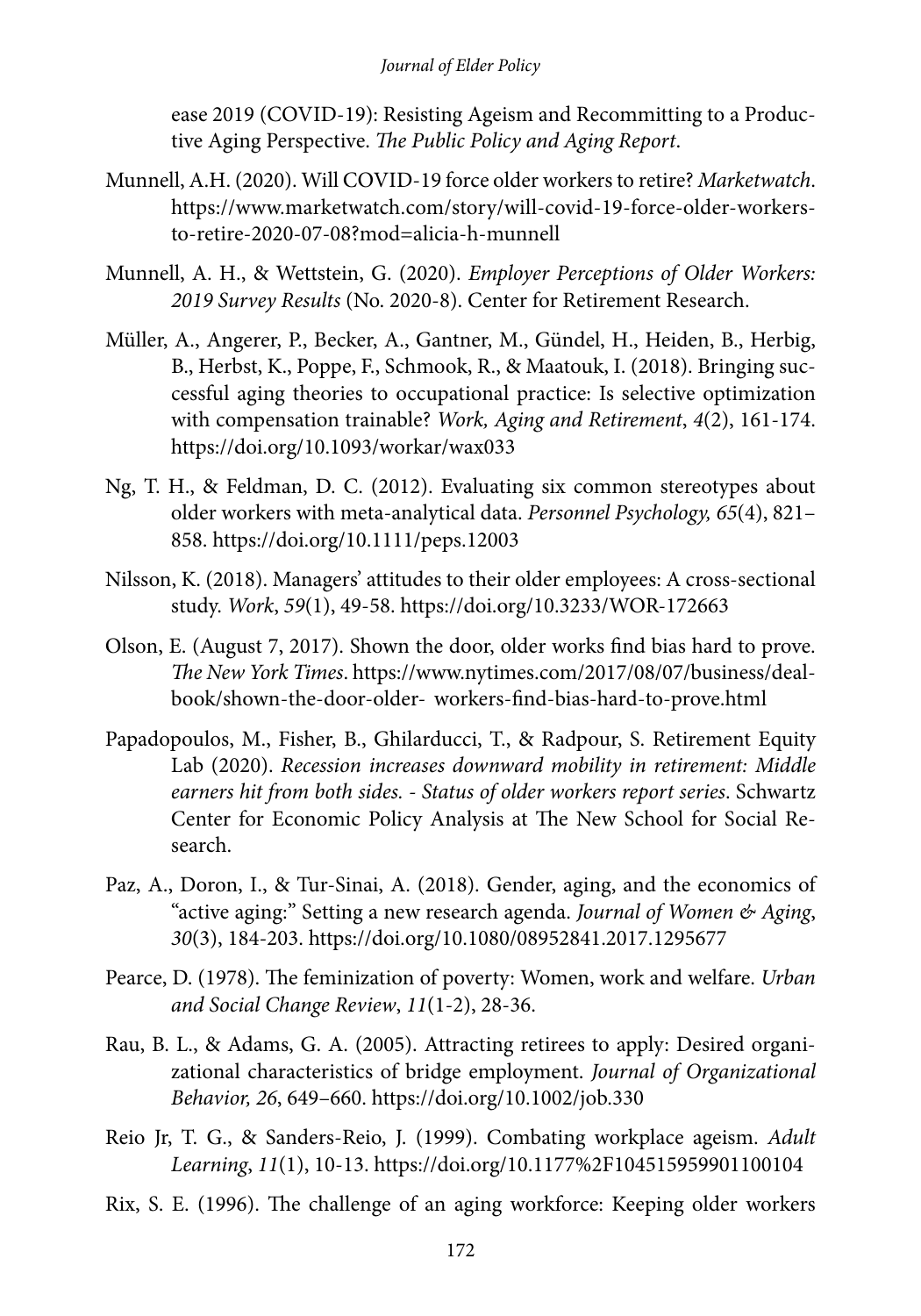employed and employable. *Journal of Aging & Social Policy*, *8*(2-3), 79-96. https://doi.org/10.1300/J031v08n02\_06

- Roberts, I. (2006). Taking age out of the workplace: Putting older workers back in? *Work Employment and Society, 20*, 67–86. https://doi.org/10. 1177%2F0950017006061274
- Romero Starke, K., Petereit-Haack, G., Schubert, M., Kämpf, D., Schliebner, A., Hegewald, J., & Seidler, A. (2020). The age-related risk of severe outcomes due to COVID-19 infection: A rapid review, meta-analysis, and meta-regression. *International Journal of Environmental Research and Public Health*, *17*(16), 5974. Online publication. https://doi.org/10.3390/ijerph17 165974
- Rudolph, C. W., & Zacher, H. (2020). COVID-19 and careers: On the futility of generational explanations. *Journal of Vocational Behavior, 119*, online publication. https://doi.org/10.1016/j.jvb.2020.103433
- Smith, A. (2020). *House passes Protecting Older Workers Against Discrimination Act.* https://www.shrm.org/resourcesandtools/legal-and-compliance/employment-law/pages/house-passes-protecting-older-workers-against-discrimination-act.aspx
- Spedale, S. (2018). Deconstructing the "older worker:" Exploring the complexities of subject positioning at the intersection of multiple discourses. *Organization*, *26*(1), 38–54. https://doi.org/10.1177/1350508418768072
- Spedale, S., Coupland, C., & Tempest, S. (2014). Gendered ageism and organizational routines at work: The case of day-parting in television broadcasting. *Organization Studies, 35*, 1585–1604. https://doi.org/10.1177%2F 0170840614550733
- Sterns, H. L., & Spokus, D. M. (2013). Lifelong learning and the world of work. In P. Taylor (Ed.), *Older workers in an ageing society: Critical topics in research and policy* (pp. 89–108). Edward Elgar.
- Stypińska, J., & Nikander, P. (2018). Ageism and age discrimination in the labor market: A macrostructural perspective. In *Contemporary perspectives on ageism* (pp. 91-108). Springer, Cham.
- Taylor, M. A., Shultz, K. S., & Doverspike, D. (2005). Academic perspectives on recruiting and retaining older workers. In *Thriving on an aging workforce: Strategies for organizational and systemic change* (pp. 43-50). Krieger.
- Terrell, K. (October 21, 2020). *Unemployment's toll on older workers is worst in half a century*. https://www.aarp.org/work/working-at-50-plus/info-2020/ pandemic-unemployment-older-workers.html